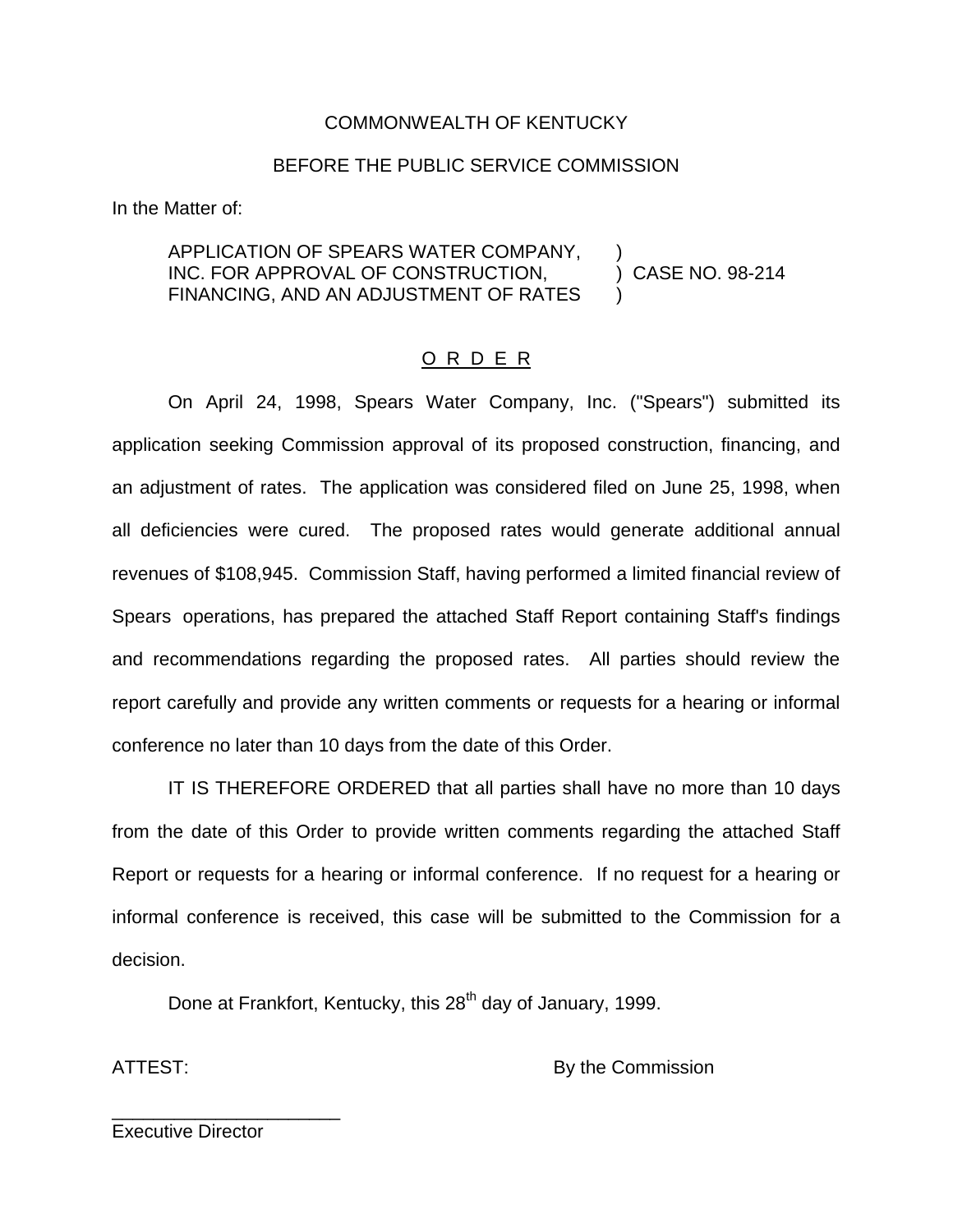## COMMONWEALTH OF KENTUCKY

#### BEFORE THE PUBLIC SERVICE COMMISSION

In the Matter of:

APPLICATION OF SPEARS WATER COMPANY, INC. FOR APPROVAL OF CONSTRUCTION,  $\qquad$  ) CASE NO. 98-214 FINANCING, AND AN ADJUSTMENT OF RATES

## STAFF REPORT

Prepared by: Karen Harrod, CPA Public Utility Financial Analyst Water and Sewer Revenue Requirements Branch Division of Financial Analysis

Prepared by: Brent Kirtley Public Utility Rate Analyst Communications, Water and Sewer Rate Design Branch Division of Financial Analysis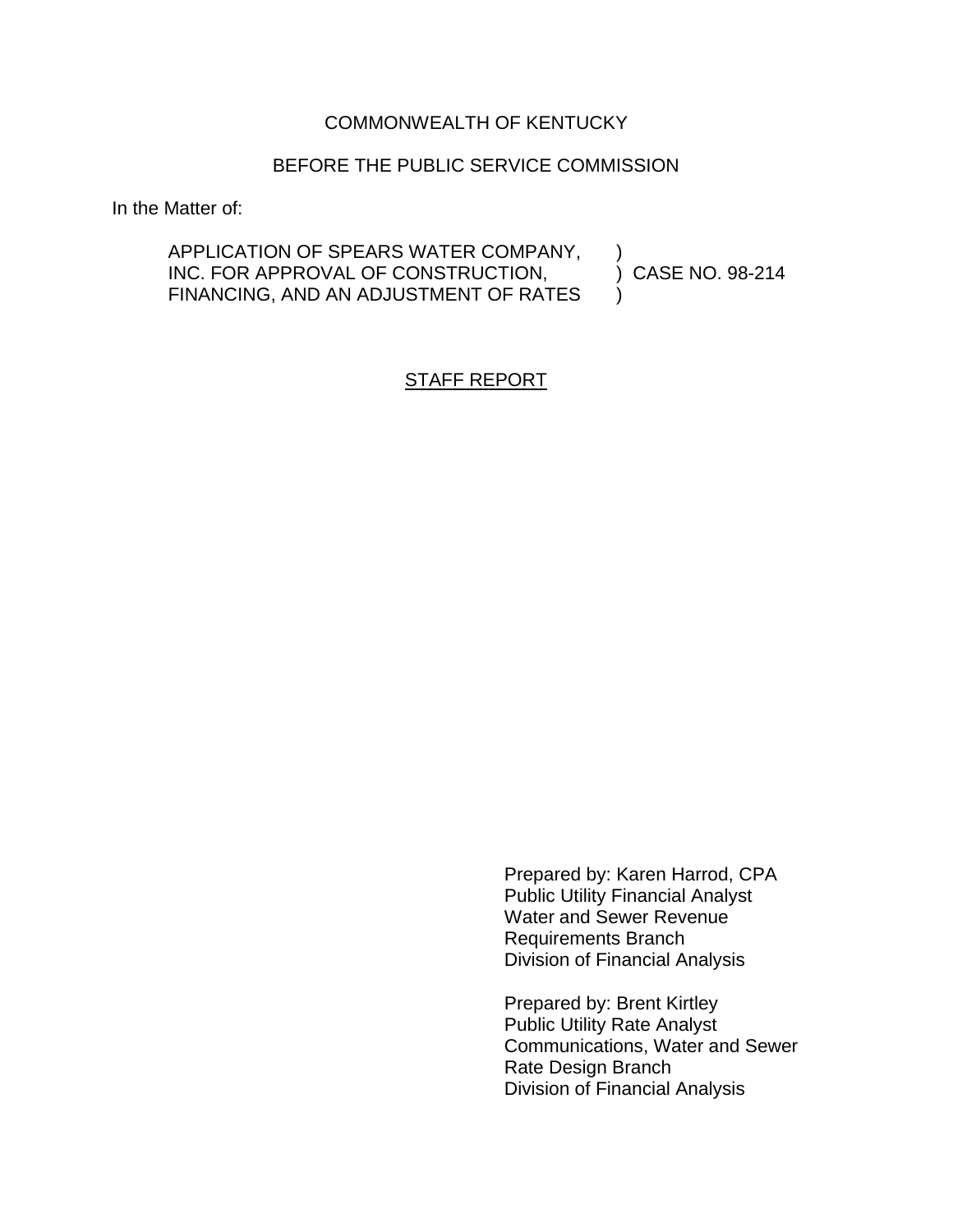#### STAFF REPORT

#### ON

#### SPEARS WATER COMPANY, INC.

#### CASE NO. 98-214

On April 24, 1998, Spears Water Company, Inc. ( Spears ) filed its application seeking Commission approval of its proposed construction, financing, and water rate increase. The application was considered filed on June 25, 1998, when all deficiencies were cured. The proposed rates would generate approximately \$108,945 in additional annual revenues. This represents an increase of 14 percent over reported test year revenues from water sales of \$778,071.

In order to evaluate the requested increase, Commission Staff ( Staff ) performed a limited financial review of Spear s test period operations, the year ending December 31, 1997. The scope of Staff s review was limited to obtaining information as to whether the test period operating revenues and expenses were representative of normal operations. Insignificant or immaterial discrepancies were not pursued and are not addressed herein.

Karen Harrod of the Commission s Water and Sewer Revenue Requirements Branch began the limited review on August 20, 1998. Ms. Harrod is responsible for the preparation of this Staff Report except for the determination of normalized operating revenue, Attachment D and Attachment E, which were prepared by Brent Kirtley of the Commission s Communications, Water, and Sewer Rate Design Branch.

A comparison of Spears actual and pro forma operations is shown in Attachment A. Based on Staff s recommendations, Spears operating statement would appear as set forth in Attachment B. It should be noted that if the construction proposed in this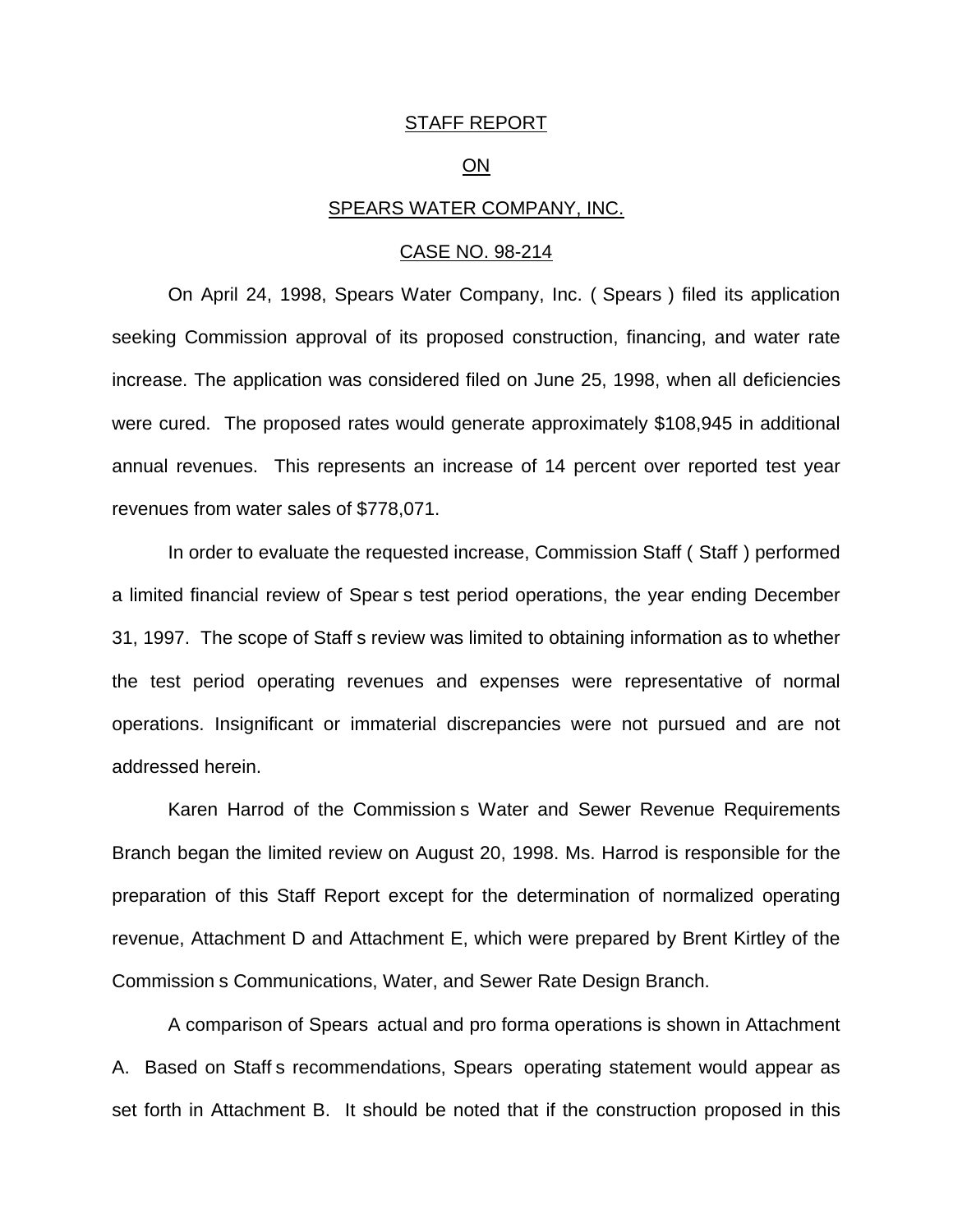filing is denied for any reason, related recommendations made by Staff in this report would be adjusted accordingly.

Attachment C of this report reflects Staff s calculation of Spears revenue requirement. As shown in Attachment C, Staff recommends a revenue increase of \$83,967, to a level of \$860,608 which results in an increase of 10.8 percent over reported test year revenues.

Staff performed a cost of service study on Spears in order to design rates that properly allocate the utility s costs among its customers in a fair, just, and reasonable manner.

The study analyzed the utility s costs of providing water service, then allocated those costs among three types of classifications: Commodity, Demand, and Customer. Commodity costs are those directly associated with the cost of water. Demand costs are those associated with providing the facilities to meet the demands placed on the system. Customer costs are those associated with serving the customers without regard for varying usage.

Currently, Spears has a three-step declining-block rate design: the monthly minimum bill including 2,000 gallons of water, monthly usage between 2,000 and 12,000 gallons, and monthly usage over 12,000 gallons. The monthly minimum bill is made up of two different components, the monthly customer charge and monthly water costs. The monthly customer charge should include only those expenses associated with handling the customer s account. For example, billing and postage are two of the many costs attributable to customers incurred by the utility each month even when a customer does not use the system. The other component of the minimum monthly bill is the actual cost of water. Since Spears has a minimum bill that includes 2,000 gallons,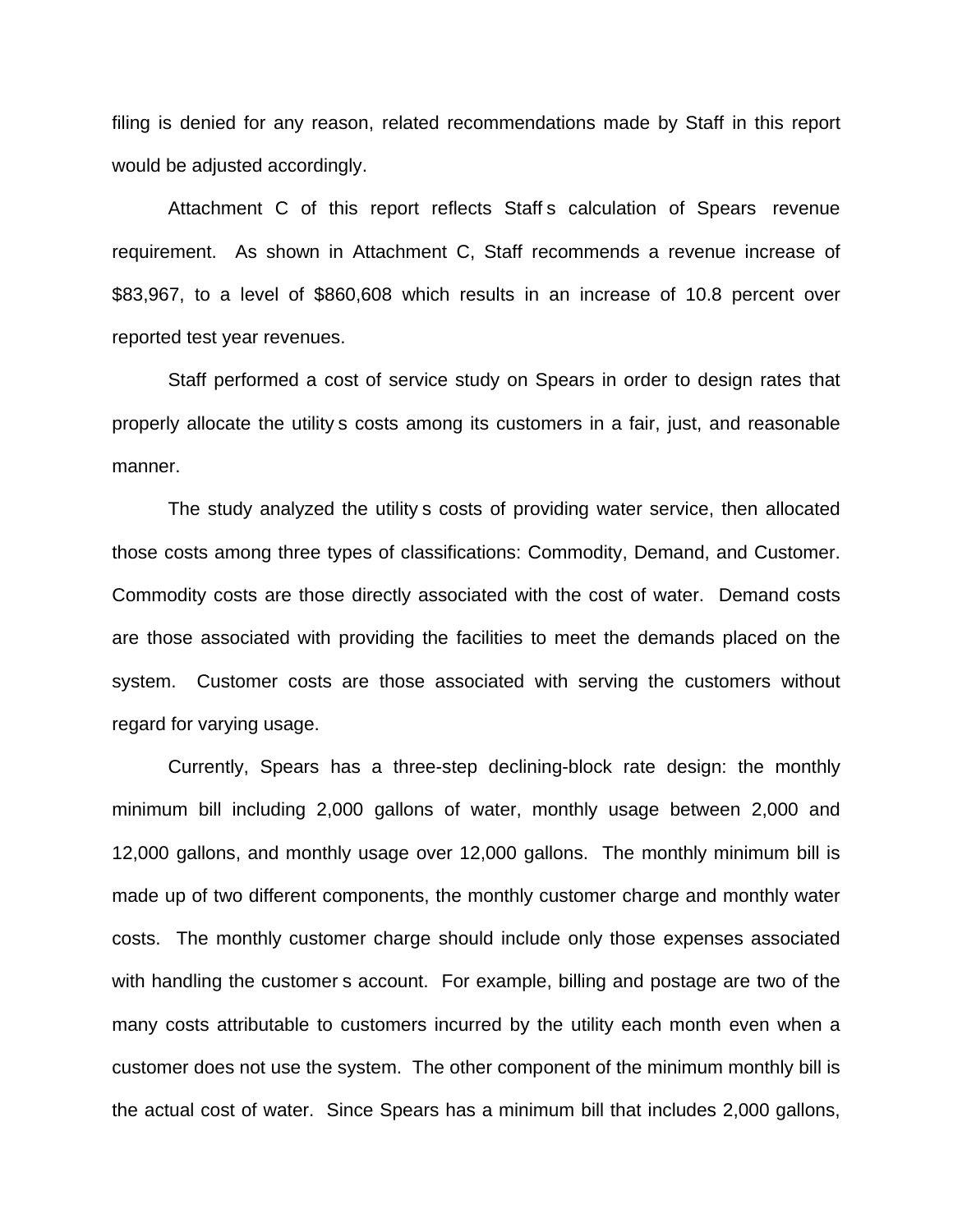its minimum monthly bill should be the monthly customer charge plus the cost of 2,000 gallons of water.

The results of the cost of service study showed that Spears current monthly minimum bill does not fully recover the monthly customer charge and cost of water. If the results of the cost of service study were fully implemented, the monthly minimum bill would see a significant increase, while the other two rate steps would incur a decrease. Therefore, by keeping the other two rates constant, the increase in the minimum step was lessened. Out of consideration of Spears customers, Staff agrees to recommend an increase only to the minimum bill and leave the remaining two rate steps at current levels. Spears proposed to increase the minimum bill by 38.82%; Staff recommends an increase in the minimum bill of 29.61%.

Staff also recommends that any future adjustment continue the process of moving Spears rates towards the results of the cost of service study. The complete cost of service study is included as Attachment D.

Staff s recommended rates in Attachment E will generate the required operating revenue from rates of \$860,608.

Staff anticipates that the rates recommended herein will generate, at a minimum, sufficient revenues to allow the utility to meet all its cash operating expense and annual debt service requirements for a period of three years. Should the revenues generated by these rates become inadequate to meet these requirements at any time during the three-year period, the utility should take whatever steps are necessary to remedy the situation. At the end of the three-year period, staff will perform a limited review of the utility s operations to ensure that the rates remain adequate. As part of that review the utility may be required to file additional information.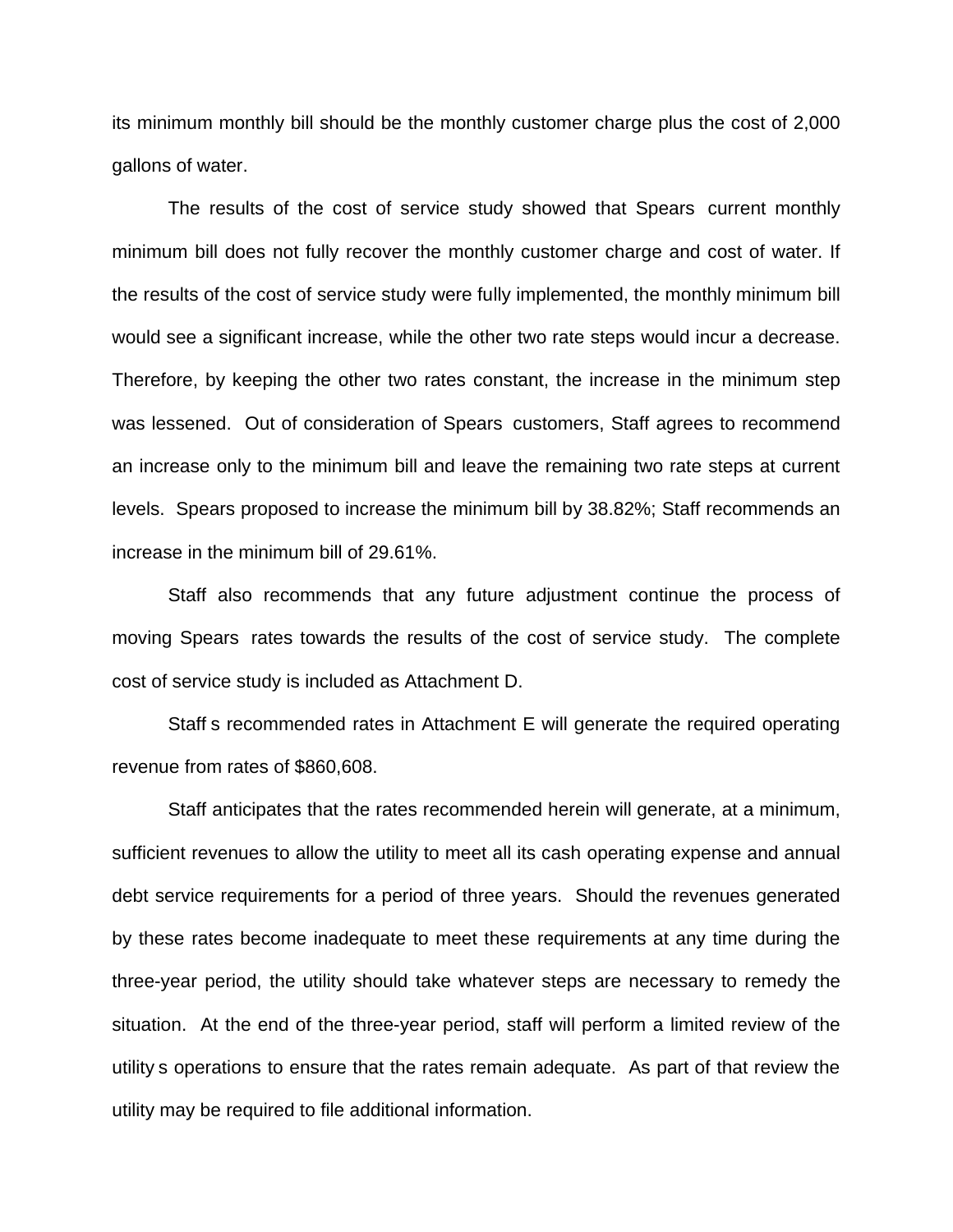# **Signatures**

Prepared by: Karen Harrod, CPA Public Utility Financial Analyst Water and Sewer Revenue Requirements Branch Division of Financial Analysis

Prepared by: Brent Kirtley Public Utility Rate Analyst Communications, Water and Sewer Rate Design Branch Division of Financial Analysis

\_\_\_\_\_\_\_\_\_\_\_\_\_\_\_\_\_\_\_\_\_\_\_\_\_\_\_\_\_\_\_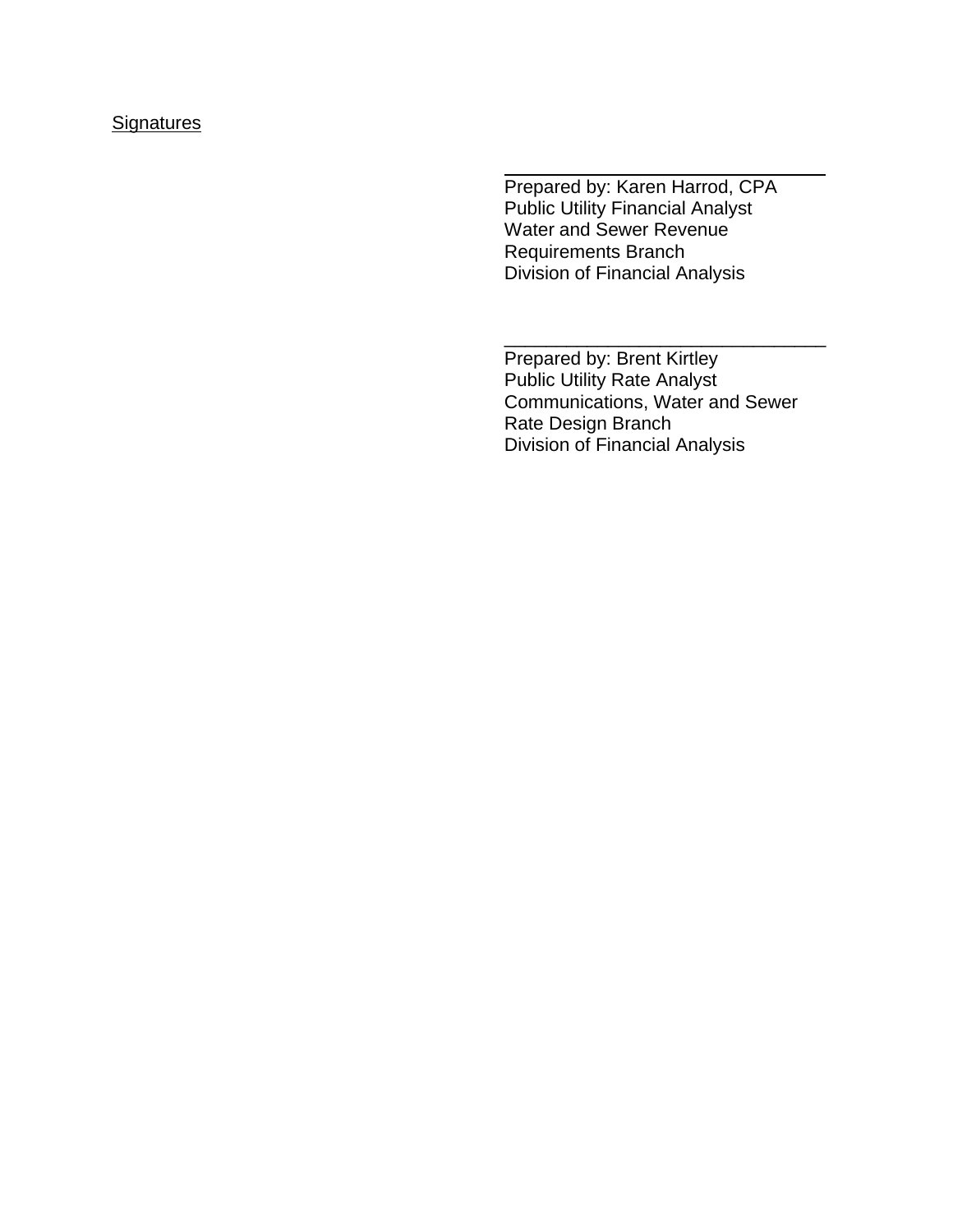# ATTACHMENT A STAFF REPORT CASE NO. 98-214 SPEARS REQUESTED OPERATIONS

|                                           | Actual<br>Test Year | Proposed<br>Adjustments | Pro Forma<br><b>Test Year</b> |
|-------------------------------------------|---------------------|-------------------------|-------------------------------|
| <b>OPERATING REVENUES</b>                 |                     |                         |                               |
| Sale of Water                             | 795,236             | 80,653                  | 875,889                       |
| <b>Other Water Revenues</b>               |                     |                         |                               |
| <b>Total Operating Revenues</b>           | 795,236             | 80,653                  | 875,889                       |
|                                           |                     |                         |                               |
| <b>OPERATING EXPENSES</b>                 |                     |                         |                               |
| <b>Salaries - Operations</b>              | 170,068             |                         | 170,068                       |
| <b>Employee Benefits</b>                  | 15,890              |                         | 15,890                        |
| <b>Purchased Water</b>                    | 371,295             | (13, 212)               | 358,083                       |
| <b>Materials &amp; Supplies</b>           | 53,236              |                         | 53,236                        |
| <b>Contract Services - Engineering</b>    | 1,850               |                         | 1,850                         |
| <b>Contract Services - Accounting</b>     | 5,650               |                         | 5,650                         |
| <b>Contract Services - Legal</b>          | 20,933              |                         | 20,933                        |
| <b>Contract Services - Mgmt. Fees</b>     | 1,800               |                         | 1,800                         |
| <b>Contract Services - Other</b>          | 21,342              |                         | 21,342                        |
| <b>Contract Services - Maintenance</b>    | 48,510              | 8,570                   | 57,080                        |
| <b>Rental of Building &amp; Equipment</b> | 23,682              |                         | 23,682                        |
| <b>Transportation Expenses</b>            | 13,076              |                         | 13,076                        |
| Insurance - Workmen's Comp                | 5,068               |                         | 5,068                         |
| Advertising                               | 770                 |                         | 770                           |
| <b>Bad Debt Expense</b>                   | 2,774               |                         | 2,774                         |
| Miscellaneous Expenses                    | 18,796              |                         | 18,796                        |
| <b>Total Operating Expenses</b>           | 774,740             | (4,642)                 | 770,098                       |
|                                           |                     |                         |                               |
| <b>Depreciation Expense</b>               | 30,306              | 8,030                   | 38,336                        |
| <b>Taxes Other than Income</b>            | 23,734              |                         | 23,734                        |
|                                           | (33,544)            | 77,265                  | 43,721                        |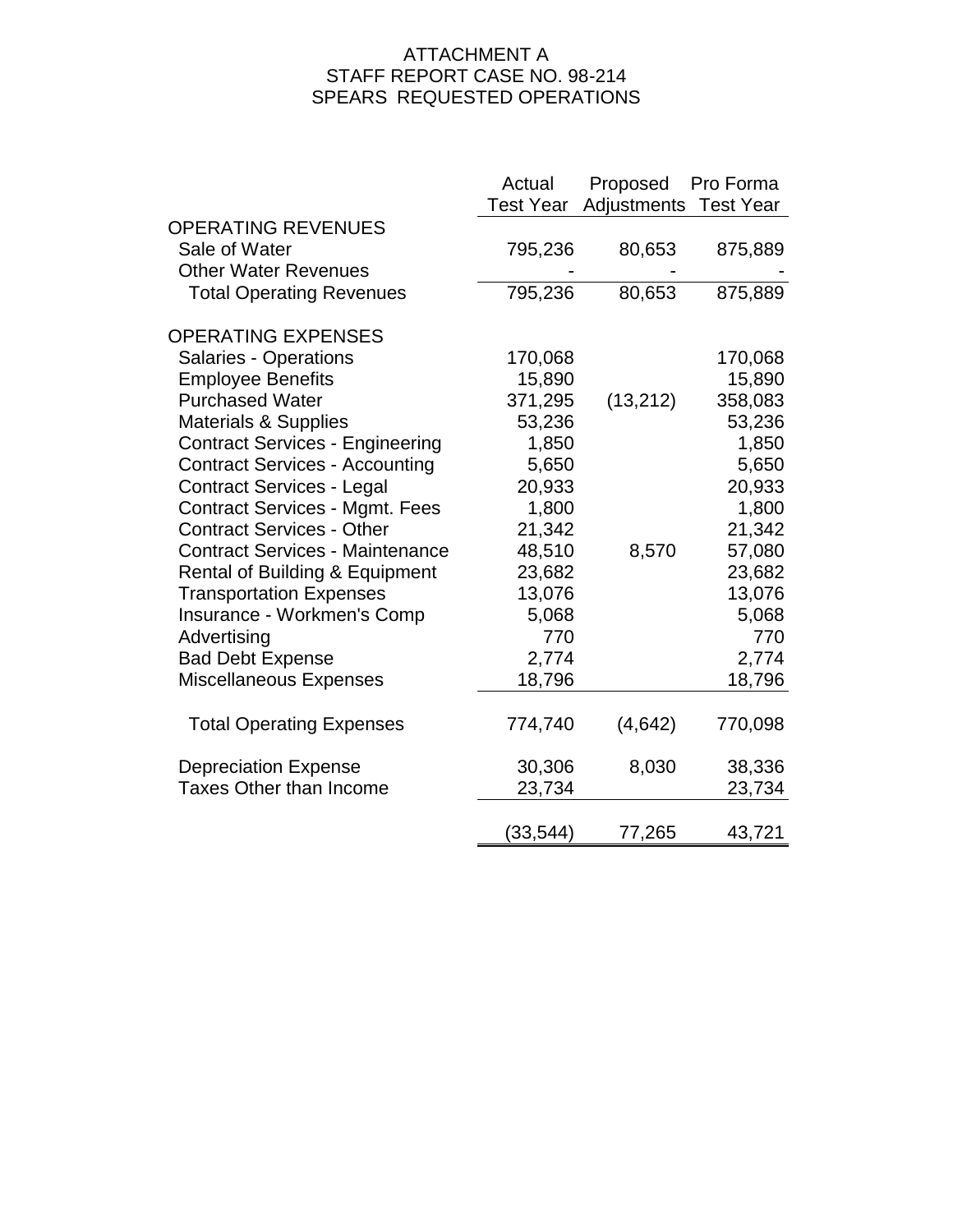|                                        |               |                      | <b>Staff</b> |                          | <b>Staff</b>     |
|----------------------------------------|---------------|----------------------|--------------|--------------------------|------------------|
|                                        | Test Year per | Test Year per        | Recommended  |                          | Recommended      |
|                                        | Application   | <b>Annual Report</b> | Adjustments  | Ref                      | <b>Test Year</b> |
| <b>OPERATING REVENUES</b>              |               |                      |              |                          |                  |
| Sale of Water                          | 795,236       | 778,071              | (1,430)      | A                        | 776,641          |
| <b>Other Water Revenues</b>            |               | 17,165               |              |                          | 17,165           |
| <b>Total Operating Revenues</b>        | 795,236       | 795,236              | (1,430)      |                          | 793,806          |
| <b>OPERATING EXPENSES</b>              |               |                      |              |                          |                  |
| Salaries - Employees                   | 170,068       | 170,068              | (6, 568)     | B                        | 163,500          |
| <b>Employee Benefits</b>               | 15,890        |                      |              |                          |                  |
| <b>Purchased Water</b>                 | 371,295       | 370,916              | (13,212)     | $\mathsf C$              | 357,704          |
| <b>Purchased Power</b>                 |               | 379                  |              |                          | 379              |
| <b>Materials &amp; Supplies</b>        | 53,236        | 53,235               | (19, 346)    | D                        | 33,889           |
| <b>Contract Services - Engineering</b> | 1,850         | 1,850                |              |                          | 1,850            |
| <b>Contract Services - Accounting</b>  | 5,650         | 5,650                | 770          | Ε                        | 6,420            |
| <b>Contract Services - Legal</b>       | 20,933        | 20,933               | (11, 133)    | F                        | 9,800            |
| <b>Contract Services - Mgmt. Fees</b>  | 1,800         | 1,800                | (1,800)      | G                        |                  |
| <b>Contract Services - Other</b>       | 21,342        | 69,852               | (42, 856)    | H                        | 26,996           |
| <b>Contract Services - Maintenance</b> | 48,510        |                      |              |                          |                  |
| Rental of Office & Storage Space       | 23,682        | 23,500               | (12,040)     | $\overline{\phantom{a}}$ | 11,460           |
| <b>Rental of Equipment</b>             |               | 185                  |              |                          | 185              |
| <b>Transportation Expenses</b>         | 13,076        | 10,298               |              |                          | 10,298           |
| Insurance - Vehicle                    |               | 2,778                |              |                          | 2,778            |
| Insurance - Workmen's Comp             | 5,068         | 5,068                |              |                          | 5,068            |
| Insurance - Other                      |               | 15,889               | (3,035)      | J                        | 12,854           |
| Advertising                            | 770           | 770                  | (61)         | Κ                        | 709              |
| <b>Bad Debt Expense</b>                | 2,774         | 2,774                |              |                          | 2,774            |
| <b>Miscellaneous Expenses</b>          | 18,796        | 18,795               | (7, 343)     | L                        | 11,452           |
| <b>Amortization Expense</b>            |               |                      | 3,711        | M                        | 3,711            |
| <b>Depreciation Expense</b>            | 30,306        | 30,306               | 14,045       | $\mathsf{N}$             | 44,351           |
| <b>Taxes Other than Income</b>         | 23,734        | 23,734               | (227)        | O                        | 23,507           |
| <b>Total Operating Expenses</b>        | 828,780       | 828,780              | (99, 095)    |                          | 729,685          |
| <b>Utility Operating Income</b>        | (33, 544)     | (33, 544)            | 97,665       |                          | 64,121           |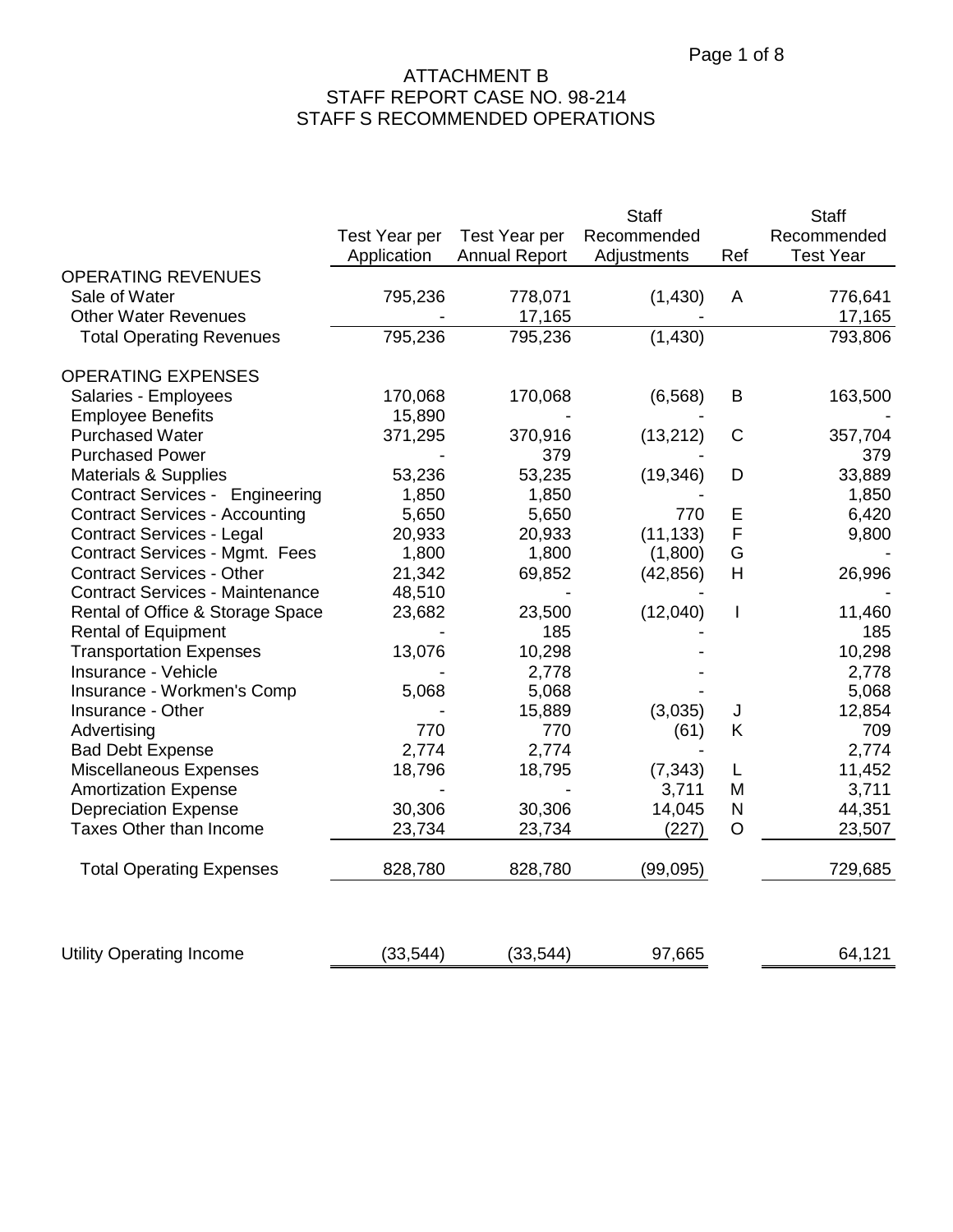(A) Sale of Water. Spears reported water revenues of \$778,071 in its 1997 Annual Report. At the request of Staff, Spears prepared a billing analysis using billing and usage information for the 2,436 customers served by the utility on December 31, 1997. The information showed annual billings of \$782,215. Staff reviewed the analysis, verified it to within 0.1920%, and therefore accepted Spears amount of annual billings. The difference between Spears Annual Report and billing analysis resulted in a \$4,144 increase to normalized water revenues.

Spears also provided billing information for 13 customers that are no longer receiving water from the system. The loss in revenue from those customers resulted in a \$10,072 decrease to normalized water revenues. In addition, project plans provide for 17 new customers to the system, with estimated annual revenues of \$4,498. Therefore, for the purposes of this report, total normalized revenue from rates will be \$776,641.

(B) Salaries - Employees. Spears reported \$170,068 for employee salary expense during 1997. Based on current salary levels, Staff has calculated total annual salary expense for employees to be \$199,900. This includes salary expense of \$36,400 for William Arvin who serves as president, legal advisor, and part owner of Spears. Mr. Arvin is not an actual employee of Spears and he is compensated for the provision of legal services through a monthly retainer and additional billings to the company. Accordingly, Staff has included an adjustment to decrease salary expense by \$36,400, to a recommended level of \$163,500. This results in a decrease to test-year expense of \$6,568.

(C) Purchased Water. During the test year Spears incurred purchased water expenses of \$370,916. In its application Spears proposed to decrease this amount by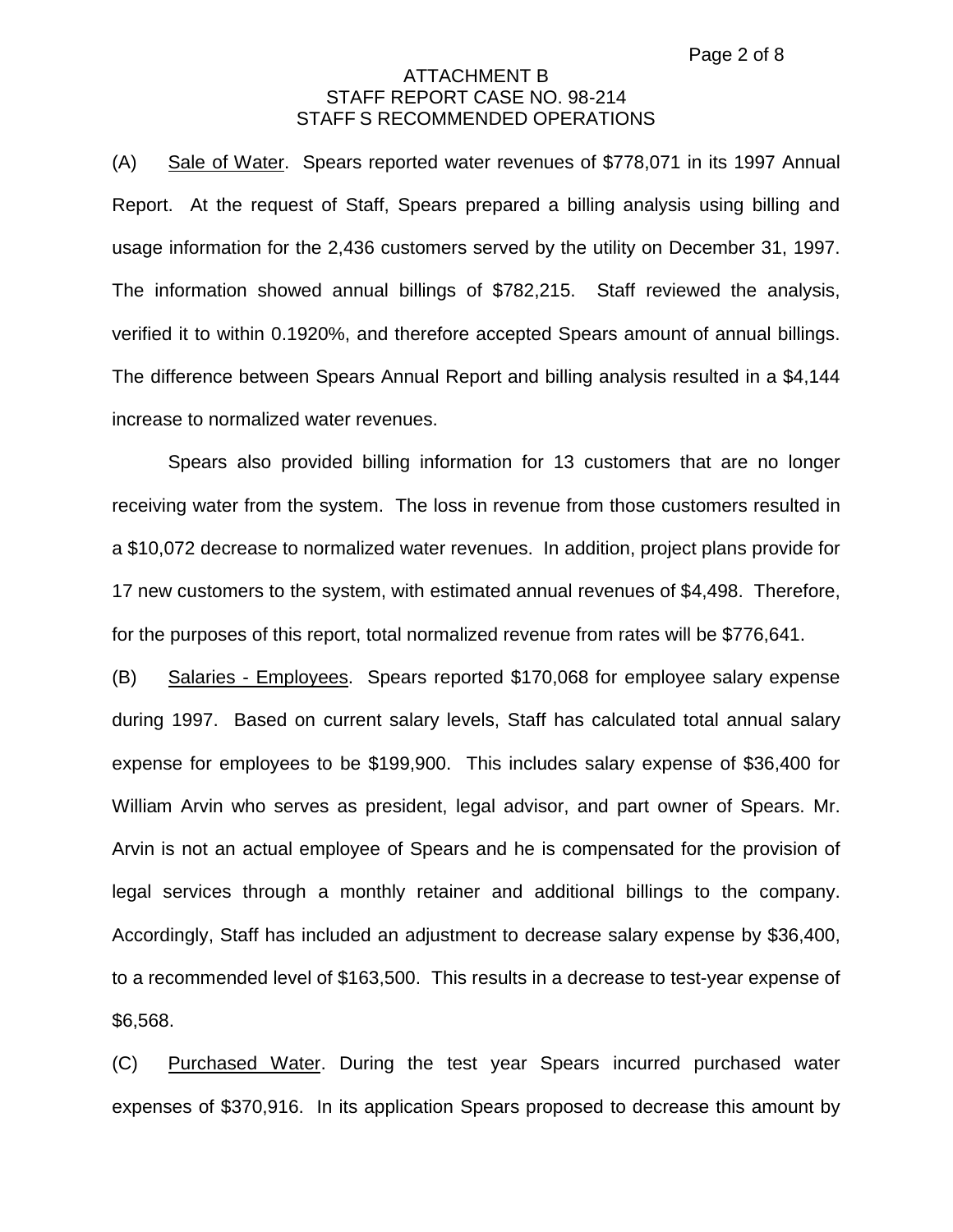\$13,212, based on changes in customer base and reduced water sales due to the loss of customers to the Kentucky-American Water Company. Staff concurs with this adjustment and has included it for rate-making purposes.

(D) Materials and Supplies. Spears reported materials & supplies expense of \$53,236 for the test period. Included in that amount were \$18,523.82 in expenses that should be capitalized and depreciated for ratemaking purposes, according to Commission Engineering Staff. These expenses are summarized as follows:

|                 |             |                                  | Est. Serv. | Annual            |
|-----------------|-------------|----------------------------------|------------|-------------------|
| Check/Ref No.   | Amount      | <b>Description</b>               | Life       | Dep. Exp.         |
| 1008            |             | \$1,500.00 Casings, Meter valves | 40 yrs.    | 37.50<br>\$       |
| 4744/5082/5137  |             | 1,020.00 Pressure Recorder       | 10 yrs.    | 102.00            |
| 4802/5037       |             | 4,480.00 Casing Pipe, Steel      | 40 yrs.    | 112.00            |
| 5233            |             | 5,356.80 PVC Pipe                | 40 yrs.    | 133.90            |
| 4975/5035/AJE 1 |             | 6,167.02 Master Meter & Vault    | 10 yrs.    | 616.70            |
| Total           | \$18,523.82 |                                  |            | <u>\$1,002.10</u> |

In addition to the aforementioned expenses, other expenses were charged to this account which should be excluded for rate-making purposes. Those expenses include the following:

| Check No. | Amount   | <b>Description</b>                                                                |
|-----------|----------|-----------------------------------------------------------------------------------|
| 4728      | \$69.49  | <b>Staff Lunch</b>                                                                |
| 4720      | 150.23   | To annualize quarterly postage meter expense.<br>(Test year included 5 quarters.) |
| 5362      | 602.00   | Eye glasses                                                                       |
| Total     | \$821.72 |                                                                                   |

Based on these adjustments, Staff has decreased test year Materials and Supplies Expense by \$19,346, to a level of \$33,889. In addition, an adjustment was made to increase test year depreciation expense by \$1,002.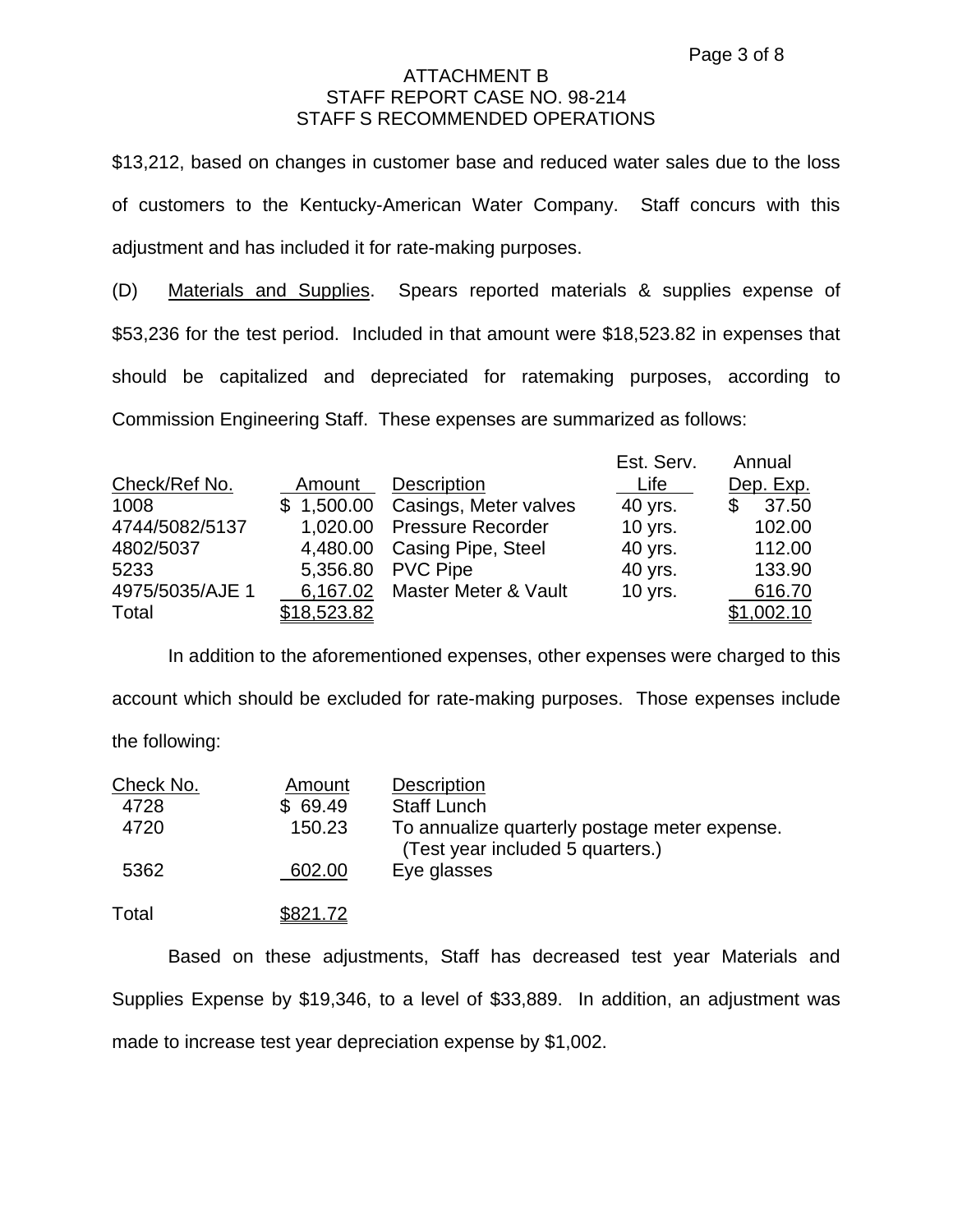(E) Contract Services Accounting. For the test period, Spears reported accounting expenses of \$5,650. Staff has made an adjustment to increase this expense by \$770, based on the cost of accounting services rendered during the test year. Accordingly, Staff recommends accounting expenses of \$6,420 be included for rate-making purposes.

(F) Contract Services Legal. Spears incurred legal fees of \$20,933 during the test year. Based on information provided by Spears, these expenses included a monthly retainer fee of \$150, or \$1,800 annually; expenses incurred for PSC-related proceedings totaling \$11,133; and expenses for title research and easements of \$8,000. Staff has made an adjustment to amortize case-related expenses of \$11,133 over a period of 3 years. This results in a net decrease to test year legal expense of \$11,133 and an increase to amortization expense of \$3,711.

(G) Contract Services Management Fees. During the test year Spears incurred management fees of \$1,800 for payment of \$150 per month to Mr. Lowry for a supervisor fee. Although the Commission generally allows a maximum of \$3,600 per year for owner-manager fees for small, privately-owned companies, Spears does not meet the criteria of being a small company. Mr. Lowry is compensated for the management of Spears through a weekly salary. Accordingly, Staff recommends that contract services-management fees expense be disallowed for rate-making purposes.

(H) Contract Services Other. Spears reported contract services other expense of \$69,852 for the test year. In its application, Spears proposed an increase of \$8,570 to allow for the amortization of tank painting and refurbishing expense over a period of five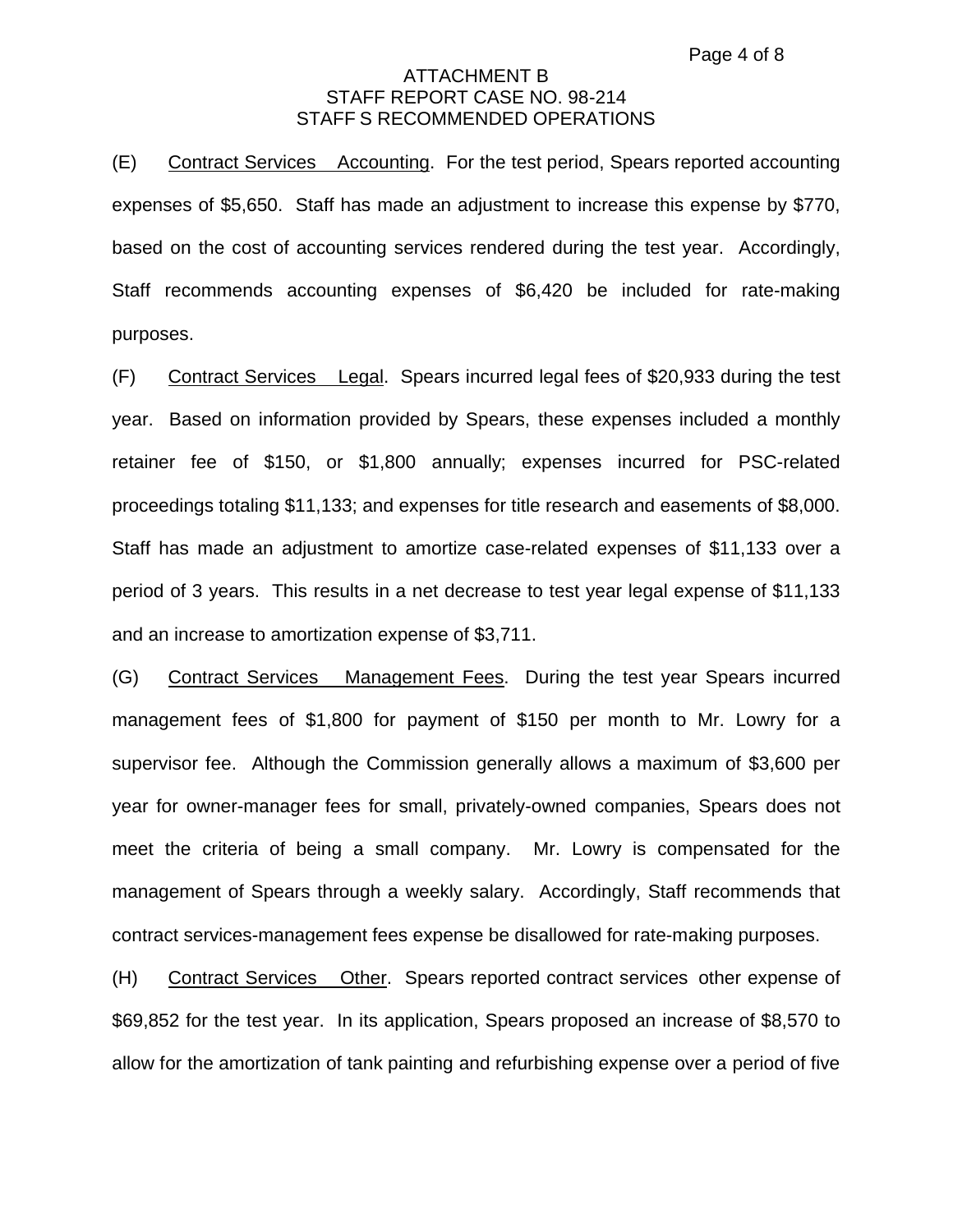years. Staff has reviewed the proposed bid for this project totaling \$42,850, and concurs with the inclusion of an annual increase of \$8,570.

Also included in this account were expenses totaling \$20,500 for meter reading. Based on the most recent information provided by Spears, the current annual meter reading expense is \$1,600 per month or \$19,200 per year. This results in a decrease of \$1,300 to test year expense.

Adjusting Journal Entry No. 28 debited this account \$2,125.89 to reclassify meter repairs to the expense account. Based on Staff s review it appears that the meter repairs expenses were actually incurred for the master meter replacement and therefore, should be capitalized and depreciated over a period of 10 years. Accordingly, an adjustment has been made to decrease the contract services other account by \$2,126, and increase depreciation expense by \$213.

The contract services other account had numerous charges for meter parts, taps, and new services that do not appear to have been capitalized. In an effort to capitalize new services that were installed during the test year Staff has decreased this account by  $$48,000^1$  and increased depreciation expense by  $$4,800$ . These adjustments were calculated as follows:

| Ending Residential Customers per 1997 Annual Report    | 2,400  |          |
|--------------------------------------------------------|--------|----------|
| Beginning Residential Customers per 1997 Annual Report | 2,320  |          |
| Increase in Residential Customers for 1997             | -80    |          |
| Times current approved (cost-based) connection fee     | \$600  |          |
| <b>Cost to Install New Connections</b>                 | 48,000 |          |
| <b>Estimated Service Life</b>                          |        | 10 years |
| <b>Annual Depreciation Expense</b>                     | 4,800  |          |

 $1$  Please note that although the expenses were taken from this account, a portion of the original costs may have been charged to Materials & Supplies Expenses.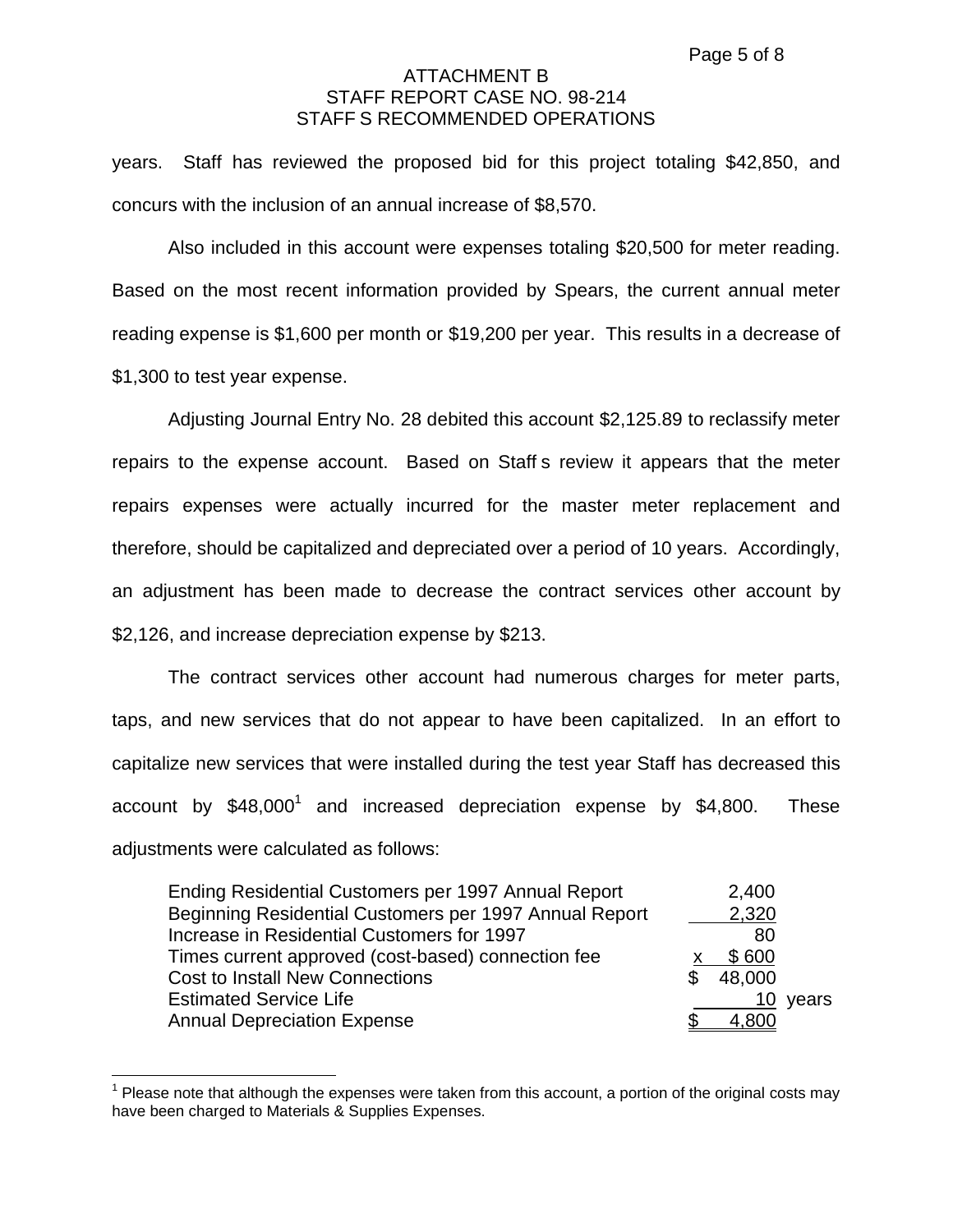Based on the aforementioned adjustments, contract services other expense has been decreased by a net amount of \$42,856, to a level of \$26,996.

(I) Rental of Office and Storage Space. Spears incurred expenses of \$23,500 for the rental of office and storage space during the test year. This included \$750 per month or \$9,000 annually, for office space and equipment and \$14,500 for a ½-acre lot and storage trailer where supplies for line repair are stored. It is the opinion of staff that \$14,500 is an unreasonable amount to pay for storage. Staff recommends that Spears look into other possibilities such as the purchase of this property or the rental of mini storage units. The average cost of renting a mini storage unit measuring 10 x 30 is \$102.50 per month or \$1,230 per year in the Nicholasville area. The annual rental of two of these units would be \$2,460. Accordingly, Staff has made an adjustment to decrease rental of office space and storage by \$12,040, decreasing the storage rental expense to a level of \$2,460. If additional storage space is required Spears should provide sufficient documentation to verify the necessary expense to be recovered through rates.

(J) Insurance Other. For the test year Spears reported insurance other expense of \$15,889 for employee health insurance. After a review of Spears test year records, Staff has determined that this expense includes the premium paid for a family policy for Mr. Arvin. Although he is a part owner of the company, Mr. Arvin is not an employee of Spears, and it is Staff s opinion that ratepayers should not be required to pay the cost of his health insurance policy. Therefore, the portion of health insurance premiums reported on behalf of Mr. Arvin has been excluded for rate-making purposes.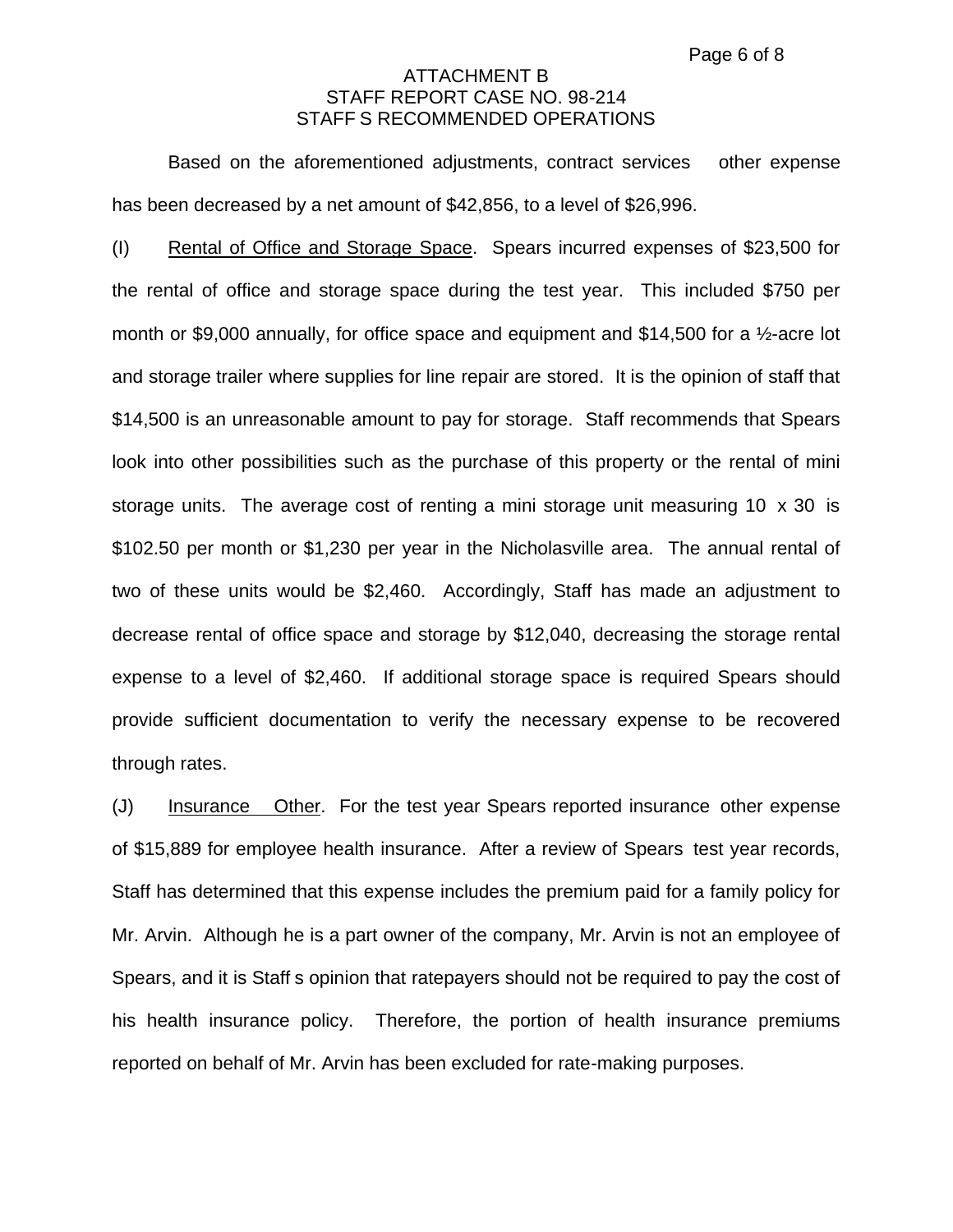Based on the most current invoice reviewed by Staff, the current monthly premium for health insurance for Spears employees is \$1,371.16, which results in a yearly cost of \$16,453.92. Two employees reimburse the company a combined total of \$300 per month for a portion of their premium. This results in a decrease of \$3,600 to the annual health insurance expense. As a result, Staff has calculated the annual insurance other expense to be \$12,854, a decrease of \$3,035 from the test year level.

(K) Advertising Expense. Spears reported advertising expense of \$770 for the test period. The Commission generally disallows advertising expenses that are not required by law or do not educate the public in some manner, such as water safety or conservation. Therefore, for rate-making purposes, Staff has included only those advertising expenses incurred for legal advertisements and the safety program. This results in a decrease to test year expenses of \$61, to a level of \$709.

(L) Miscellaneous Expenses. For the test period Spears reported miscellaneous expenses of \$18,796. Staff has made adjustments to decrease this amount by \$7,343.29 to a level of \$11,452. The adjustments exclude expenses that are not allowable for ratemaking purposes or provide alternative treatment of expenses where necessary. They are broken down as follows:

| 1997 KRWA Dues                                                      | 175.00)<br>1\$ |
|---------------------------------------------------------------------|----------------|
| (Test Year Expense Included both 1997 & 1998 Dues.)                 |                |
| Gifts/Flowers/Donations                                             | 890.31)        |
| Dinners & Christmas Gifts                                           | 783.48)        |
| Retirement Fees paid to Mrs. Underwood                              | (4,800.00)     |
| (She died in July 1998, so these fees will no longer be paid.)      |                |
| Texas Trip to meet with Mrs. Underwood                              | (1,041.75)     |
| (Mrs. Underwood was the former owner of Spears. Since this expense  |                |
| is non-recurring, Staff has amortized it over a period of 3 years.) | 347.25         |
| <b>Total Proposed Decrease</b>                                      | (\$7,343.29)   |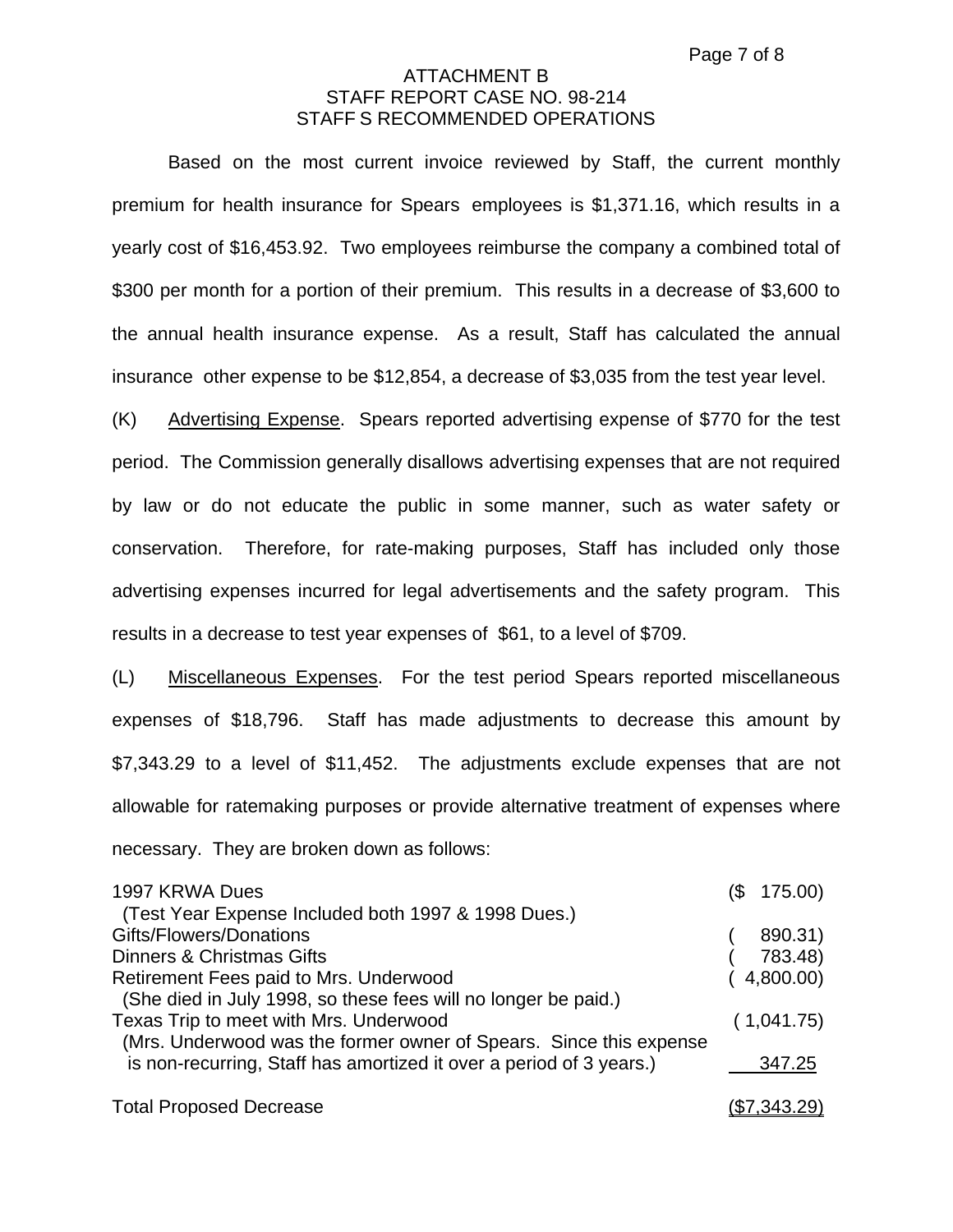(M) Amortization Expense. Spears did not report any amortization expense for the test year. An adjustment has been made to include the amortization of case-related legal expenses in the amount of \$3,711, as discussed in Item (F).

(N) Depreciation Expense. For the test year, Spears reported depreciation expense of \$30,306. In its application an adjustment was proposed to increase test year expense by \$8,030 to allow for the depreciation of the construction proposed in this filing. Staff concurs that an estimated life of 30 years for the proposed water line is reasonable. The proposed cost estimate is \$240,904. Accordingly, Staff has included additional depreciation expense of \$8,030 in the determination of Spears revenue requirement.

Other adjustments have been made to increase depreciation expense by \$1,002 and \$5,013 as discussed in Items (D) and (H), respectively, of this report. The net adjustment to depreciation expense recommended by Staff is an increase of \$14,045, to a level of \$44,351.

(O) Taxes Other than Income. Spears incurred taxes other than income tax expense in the amount of \$23,734 during the test period. Included in this amount were payroll taxes of \$14,204. Based on the adjustment to decrease salary expense by \$2,968, as discussed in Item (B), Staff has made an adjustment to decrease FICA expense by the appropriate amount, or 7.65 percent of \$2,968. Accordingly, test period taxes other than income expense has been decreased by \$227, to a level of \$23,507.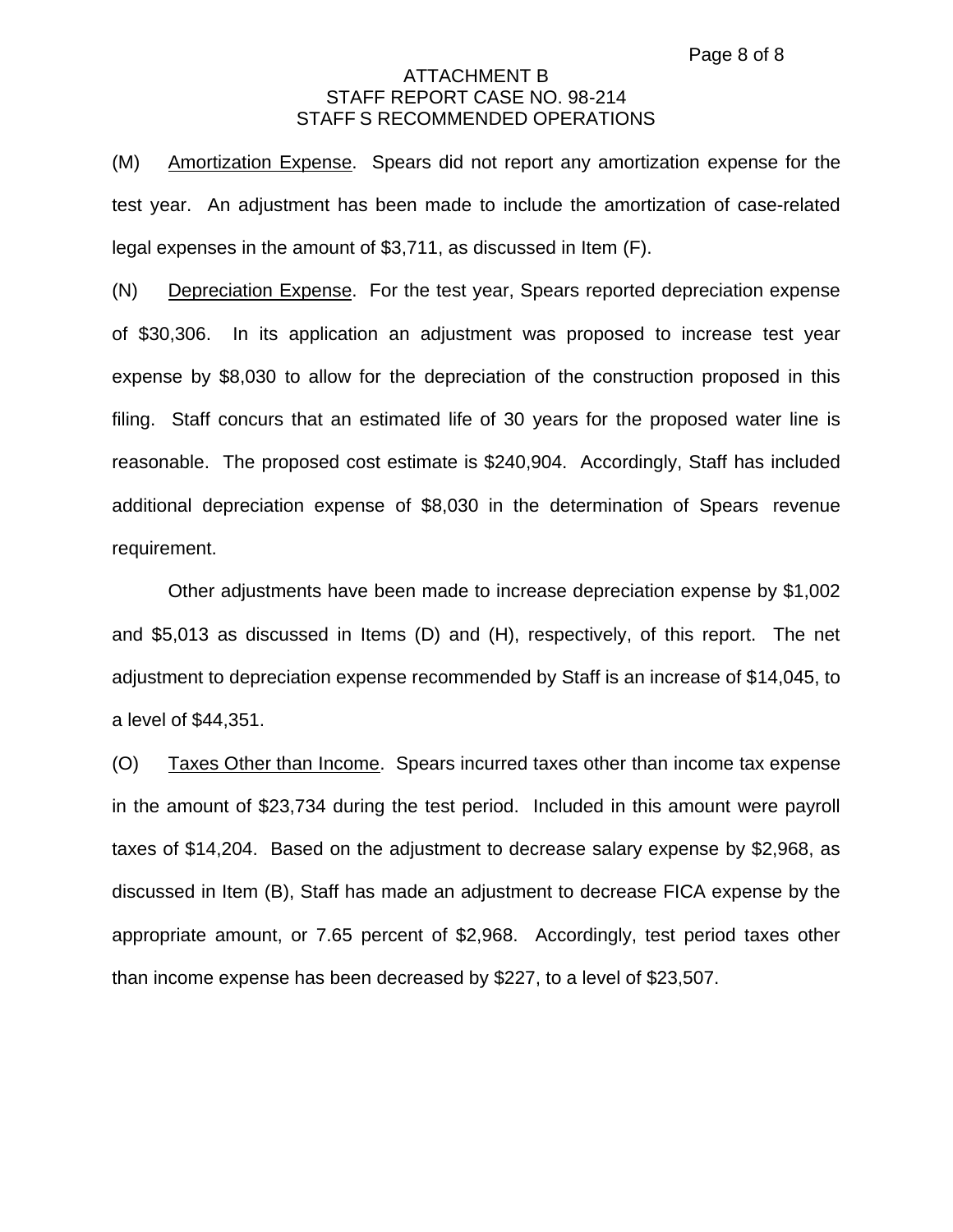### ATTACHMENT C STAFF REPORT CASE NO. 98-214 CALCULATION OF OF REVENUE REQUIREMENT AND PROJECTED INCOME TAX EXPENSE

# **CALCULATION OF REVENUE REQUIREMENT**

| <b>Operating Expenses</b>                     | 729,685 |
|-----------------------------------------------|---------|
| .88 Operating Ratio                           | 99,503  |
| <b>Interest Expense</b>                       | 35,224  |
| Income Tax Expense                            | 15,937  |
| <b>Total Revenue Requirement</b>              | 880,349 |
| Less: Interest Income                         | 2,576   |
| Less: Other Operating Income                  | 17,165  |
| <b>Revenue Required from Rates</b>            | 860,608 |
| Less: Normalized Test Year Revenue from Rates | 776,641 |
| Recommended Increase/(Decrease)               | 83,967  |

## **CALCULATION OF PROJECTED INCOME TAX EXPENSE:**

|                                                                                                            |                           | Ref. |
|------------------------------------------------------------------------------------------------------------|---------------------------|------|
| <b>Adjusted Operating Expenses</b><br>Divide by Operating Ratio                                            | 729,685<br>0.88           |      |
| Required Operating Revenue before Income Taxes<br>Less: Adjusted Operating Expenses                        | 829,187<br>729,685        |      |
| Operating Revenue before Interest & Income Taxes<br>Add: Other Income (Interest)<br>Less: Interest Expense | 99,502<br>2,576<br>35,224 | P    |
| Revenue Subject to Income Taxes<br>Gross-Up Factor for Income Taxes                                        | 66,854<br>1.23839         |      |
| Required Net Income before Taxes<br>Less: Revenue Subject to Income Taxes                                  | 82,792<br>66,854          |      |
| Projected Income Tax Expense                                                                               | 15,937                    |      |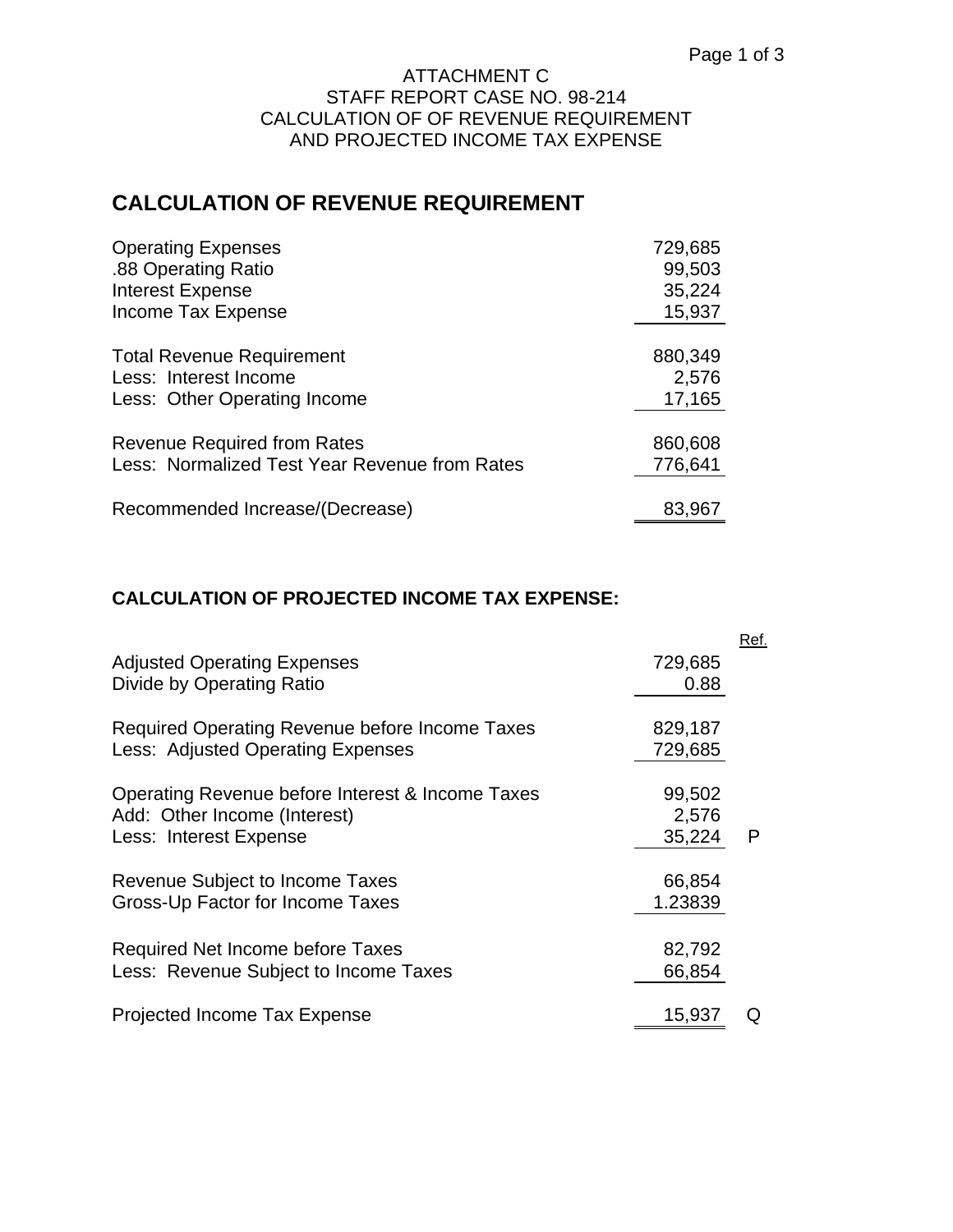### ATTACHMENT C STAFF REPORT CASE NO. 98-214 CALCULATION OF OF REVENUE REQUIREMENT AND PROJECTED INCOME TAX EXPENSE

(P) Interest Expense. In its application Spears proposed an increase based on a 1.2 debt service coverage of its existing and proposed debt. According to documentation reviewed by Staff, Spears debt (both existing and proposed) does not require a debt service coverage. The existing debt consists of an annually renewable 8 percent note with National City Bank carrying a principal balance of \$235,500 as of December 31, 1997.

According to management of Spears, this debt was acquired for the purpose of looping existing lines in three places and installing two master meters. It should be noted that Spears did not request Commission approval for this financing or these projects. Nor did the company ask for an opinion as to whether or not a certificate would be required. While the Commission does not require approval of short-term debt provided it is not rolled over beyond a maximum of six years, neither is it required to include the interest expense associated with that debt for rate-making purposes. However, in this instance it appears that the short-term debt has been used to finance capital construction that upgraded service to Spears customers. Therefore, Staff recommends that Spears be allowed to recover through rates, interest related to the existing debt. Staff, however, advises Spears that, in the future, management should either apply for a certificate for proposed construction or, at a minimum, request a Commission opinion. This would mitigate the possibility of the disallowance for ratemaking purposes of the associated short-term financing, especially if that financing is later converted to long-term debt.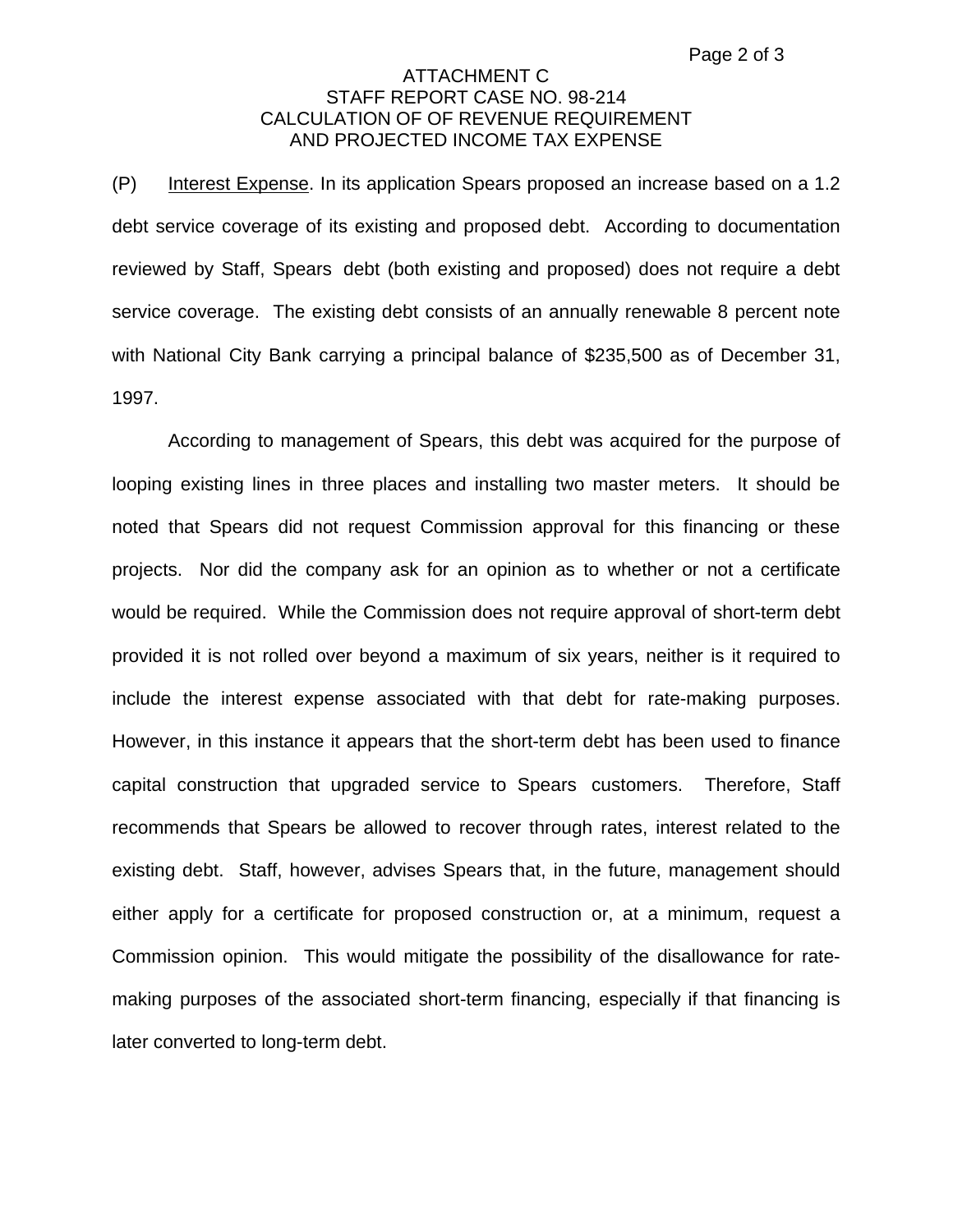## ATTACHMENT C STAFF REPORT CASE NO. 98-214 CALCULATION OF OF REVENUE REQUIREMENT AND PROJECTED INCOME TAX EXPENSE

The proposed debt, shown in Appendix J of the petition, is a 10-year, 7.95 percent note with National City Bank, for the principal amount of \$600,000. In addition to incorporating the outstanding balance of Spears existing debt, the new debt will be acquired for the purpose of constructing additional lines in the Beaumont area, completion of a loop of the existing system, and to refurbish Spears existing water storage tank on Tates Creek Road. It is the opinion of Staff that the refurbishing of the water tank should be treated as an operating expense of the utility and amortized accordingly. This adjustment was proposed by Spears and is discussed in Appendix B, Item H, of this report. Therefore, the portion of the loan related to the water tank, in the amount of \$42,850, has been excluded for the purpose of calculating interest expense on long-term capital debt.

Staff recommends that interest expense be recovered from rates on a dollar-fordollar basis in the determination of Spears revenue requirement. Interest expense has been included in the amount of 35,224, based on a five-year average of the interest expense for the amortization of a \$557,150, 10-year note payable at a rate of 7.95 percent.

(Q) Income Tax Expense. In its application, Spears proposed an adjustment to include income tax expense on new revenues of \$1,822. Staff has calculated total projected income tax expense to be \$15,937 and therefore, has included this amount in the determination of Spears revenue requirement.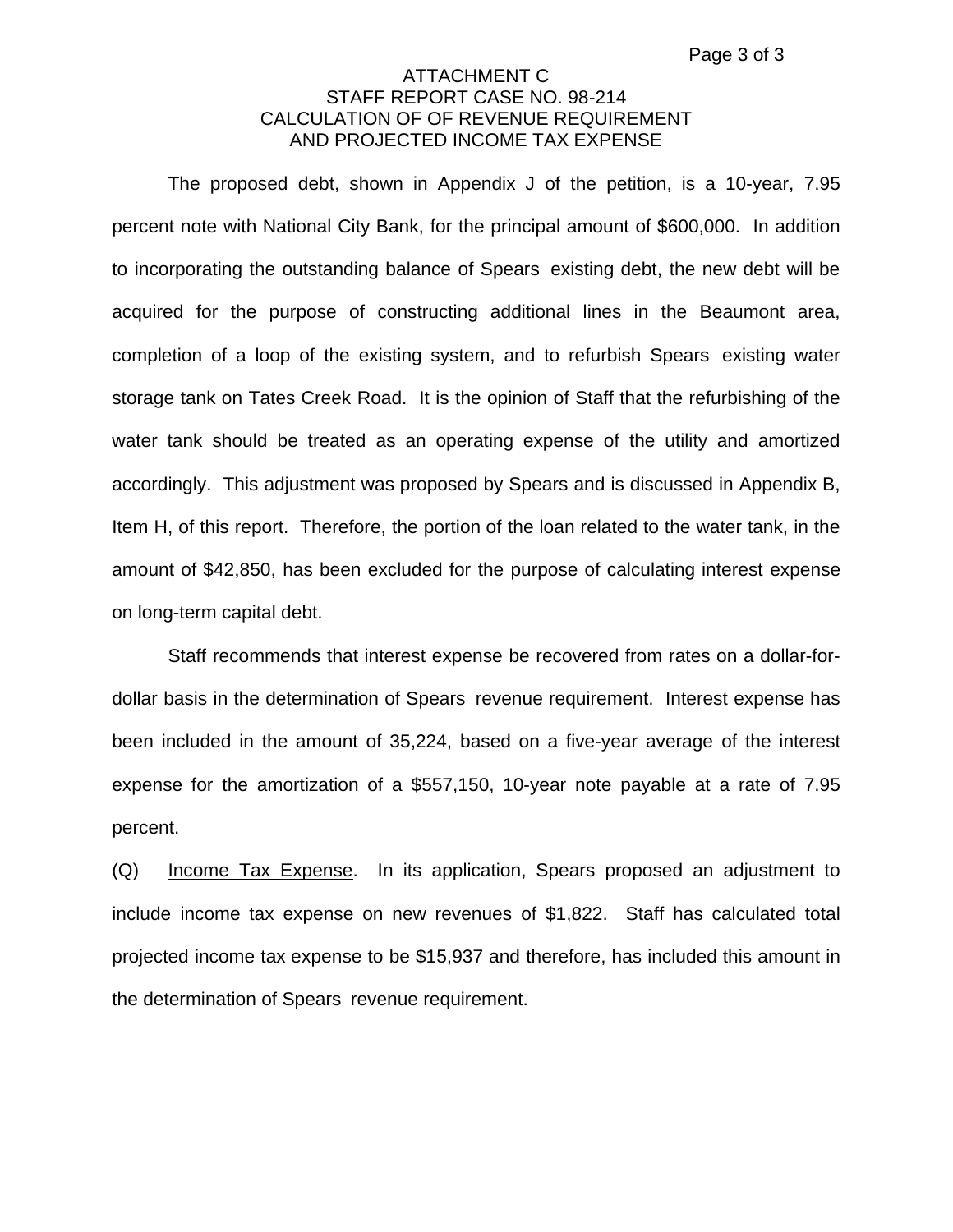## ATTACHMENT D-1 STAFF REPORT 98-214 ALLOCATION OF PLANT VALUE

|                                      | <u>Total</u> | <b>Commodity</b> | <b>Demand</b> | <b>Customer</b> |
|--------------------------------------|--------------|------------------|---------------|-----------------|
| Intangible Plant:                    |              |                  |               |                 |
| Organization                         | 63,149       |                  | 63,149        |                 |
|                                      |              |                  |               |                 |
| Source of Supply & Pumping Plant:    |              |                  |               |                 |
| Land and Land Rights                 | 1,258        |                  | 1,258         |                 |
| Structures and Improvement           | 306          |                  | 306           |                 |
| Transmission and Distribution Plant: |              |                  |               |                 |
| Reservoirs and Standpipes            | 35,186       |                  | 35,186        |                 |
| <b>Water Mains</b>                   | 1,290,072    |                  | 1,290,072     |                 |
| Services                             | 65,680       |                  |               | 65,680          |
| <b>Meters</b>                        | 227,827      |                  |               | 227,827         |
| <b>Hydrants</b>                      | 26,764       |                  |               | 26,764          |
| Other Plant and Misc. Equipment      | 15,110       |                  | 15,110        |                 |
| <b>Subtotal</b>                      | 1,725,352    |                  | 1,405,081     | 320,271         |
| <b>Allocation Percentages</b>        | 100.00%      |                  | 81.44%        | 18.56%          |
| General Plant:                       |              |                  |               |                 |
| Office Furniture and Equipment       | 47,191       |                  | 38,431        | 8,760           |
| <b>Transportation Equipment</b>      | 15,320       |                  | 12,476        | 2,844           |
| Tools, Shop & Garage Equipment       | 971          |                  | 791           | 180             |
| <b>Communications Equipment</b>      | 1,550        |                  | 1,262         | 288             |
| Total                                | 1,790,384    |                  | 1,458,041     | 332,343         |

SOURCE: 1997 Annual Report and pro-forma adjustments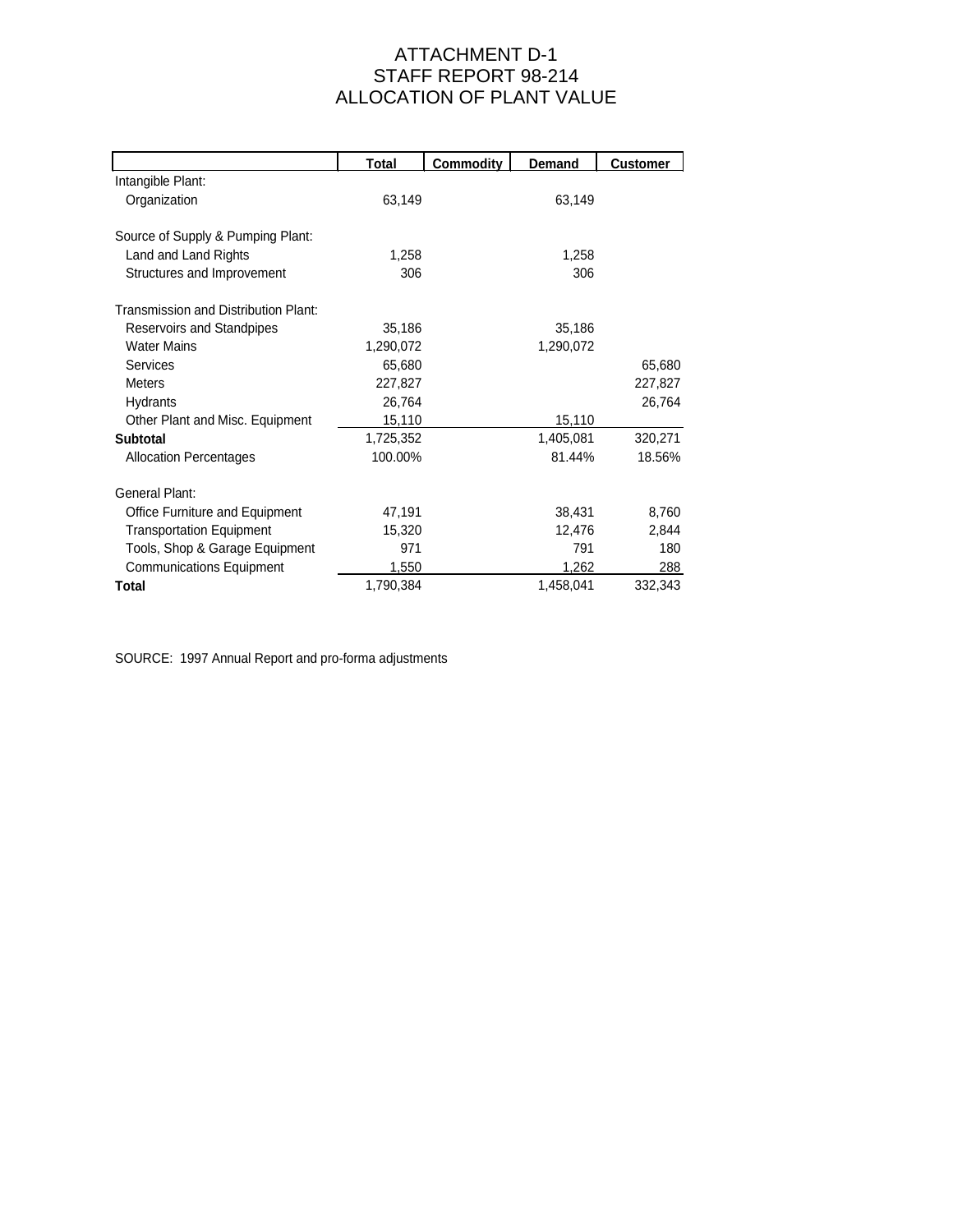# ATTACHMENT D-2 STAFF REPORT 98-214 ALLOCATION OF DEPRECIATION

|                                  | Total   | Commodity | <b>Demand</b> | <b>Customer</b> |
|----------------------------------|---------|-----------|---------------|-----------------|
| Land and Land Rights             | 11      |           | 11            |                 |
| Structures and Improvements      | 0       |           | 0             |                 |
| <b>Reservoirs and Standpipes</b> | 3       |           | 3             |                 |
| <b>Water Mains</b>               | 22,711  |           | 22,711        |                 |
| Services                         | 5,660   |           |               | 5,660           |
| <b>Meters</b>                    | 8,717   |           |               | 8,717           |
| <b>Hydrants</b>                  | 281     |           |               | 281             |
| <b>Subtotal</b>                  | 37,383  |           | 22,725        | 14,658          |
| <b>Allocation Percentages</b>    | 100.00% |           | 60.79%        | 39.21%          |
| Organization                     | 254     |           | 154           | 100             |
| Office Furniture & Equipment     | 3,952   |           | 2,402         | 1,550           |
| <b>Transportation Equipment</b>  | 2,610   |           | 1,587         | 1,023           |
| Tools, Shop & Garage             | 18      |           | 11            |                 |
| Other Plant and Equipment        | 134     |           | 81            | 53              |
| <b>Communications Equipment</b>  | 0       |           | 0             | 0               |
| Total                            | 44.351  |           | 26,961        | 17,390          |

SOURCE: 1997 Annual Report and pro-forma adjustments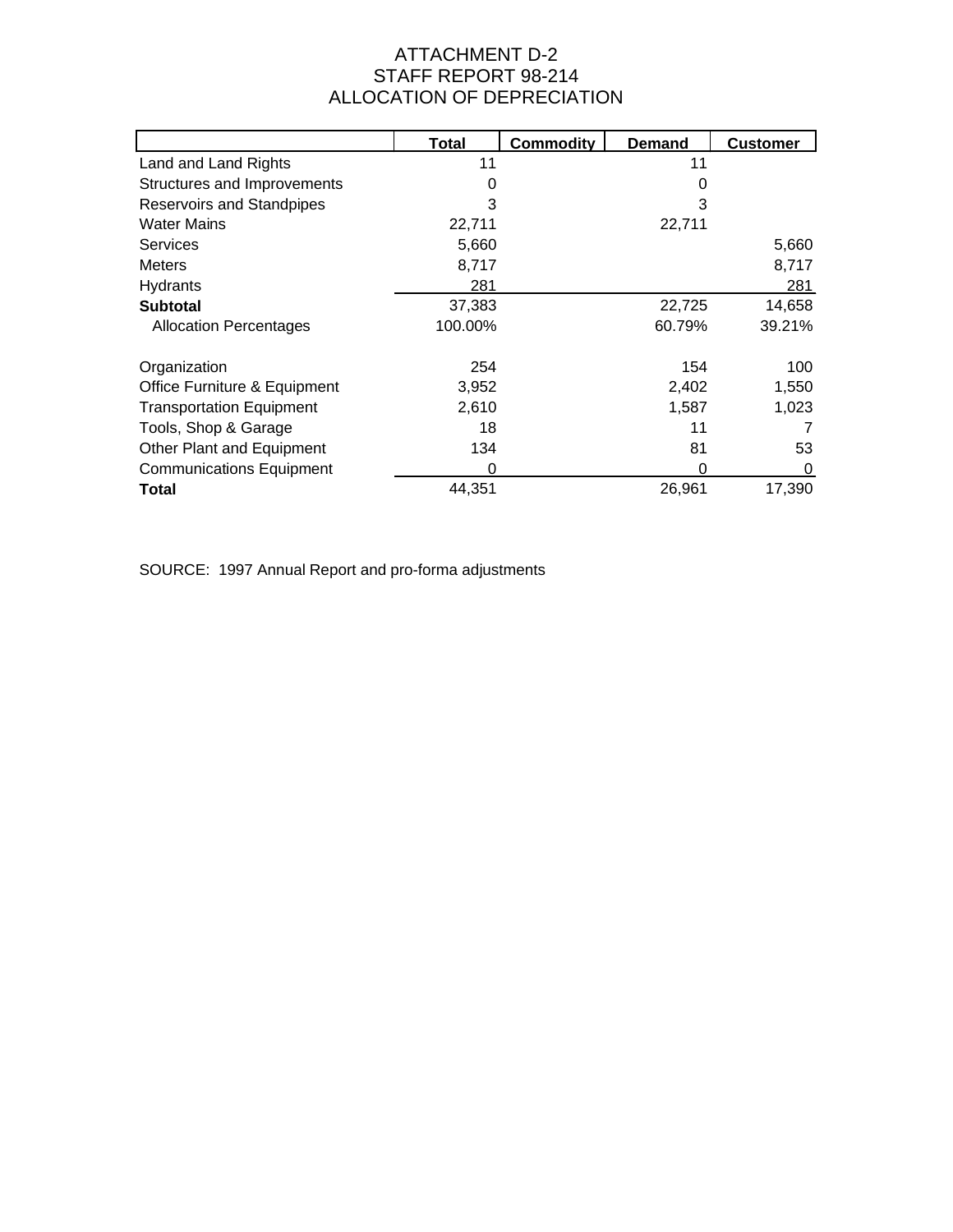## ATTACHMENT D-3 STAFF REPORT 98-214 ALLOCATION OF OPERATION AND MAINTENANCE EXPENSES

| Transmission & Distribution:<br>89,908<br>89,908<br><b>Salaries</b><br>Insurance - Workmen's Comp<br>2,787<br>2,787<br>12,926<br><b>Payroll Taxes</b><br>12,926<br><b>Customer Accounts:</b><br><b>Salaries</b><br>42,267<br>42,267<br>Insurance - Workmen's Comp<br>1,310<br>1,310<br><b>Payroll Taxes</b><br>6,077<br>6,077<br><b>Purchased Water</b><br>357,704<br>357,704<br><b>Purchased Power</b><br>379<br>379<br>26,368<br>Materials & Supplies<br>22,454<br>3,914<br><b>Contract Services-Engineer</b><br>1,850<br>1,850<br><b>Contract Services-Other</b><br>26,154<br>6,954<br>19,200<br>Rental of Office & Storage Space<br>11,460<br>2,460<br>9,000<br>185<br>185<br>Rental of Equipment<br><b>Subtotal</b><br>579,375<br>358,083<br>139,524<br>81,768<br>Less Commodity<br>358,083<br><b>Total</b><br>\$221,292<br>\$139,524<br>\$81,768 |
|--------------------------------------------------------------------------------------------------------------------------------------------------------------------------------------------------------------------------------------------------------------------------------------------------------------------------------------------------------------------------------------------------------------------------------------------------------------------------------------------------------------------------------------------------------------------------------------------------------------------------------------------------------------------------------------------------------------------------------------------------------------------------------------------------------------------------------------------------------|
|                                                                                                                                                                                                                                                                                                                                                                                                                                                                                                                                                                                                                                                                                                                                                                                                                                                        |
|                                                                                                                                                                                                                                                                                                                                                                                                                                                                                                                                                                                                                                                                                                                                                                                                                                                        |
|                                                                                                                                                                                                                                                                                                                                                                                                                                                                                                                                                                                                                                                                                                                                                                                                                                                        |
|                                                                                                                                                                                                                                                                                                                                                                                                                                                                                                                                                                                                                                                                                                                                                                                                                                                        |
|                                                                                                                                                                                                                                                                                                                                                                                                                                                                                                                                                                                                                                                                                                                                                                                                                                                        |
|                                                                                                                                                                                                                                                                                                                                                                                                                                                                                                                                                                                                                                                                                                                                                                                                                                                        |
|                                                                                                                                                                                                                                                                                                                                                                                                                                                                                                                                                                                                                                                                                                                                                                                                                                                        |
|                                                                                                                                                                                                                                                                                                                                                                                                                                                                                                                                                                                                                                                                                                                                                                                                                                                        |
|                                                                                                                                                                                                                                                                                                                                                                                                                                                                                                                                                                                                                                                                                                                                                                                                                                                        |
|                                                                                                                                                                                                                                                                                                                                                                                                                                                                                                                                                                                                                                                                                                                                                                                                                                                        |
|                                                                                                                                                                                                                                                                                                                                                                                                                                                                                                                                                                                                                                                                                                                                                                                                                                                        |
|                                                                                                                                                                                                                                                                                                                                                                                                                                                                                                                                                                                                                                                                                                                                                                                                                                                        |
|                                                                                                                                                                                                                                                                                                                                                                                                                                                                                                                                                                                                                                                                                                                                                                                                                                                        |
|                                                                                                                                                                                                                                                                                                                                                                                                                                                                                                                                                                                                                                                                                                                                                                                                                                                        |
|                                                                                                                                                                                                                                                                                                                                                                                                                                                                                                                                                                                                                                                                                                                                                                                                                                                        |
|                                                                                                                                                                                                                                                                                                                                                                                                                                                                                                                                                                                                                                                                                                                                                                                                                                                        |
|                                                                                                                                                                                                                                                                                                                                                                                                                                                                                                                                                                                                                                                                                                                                                                                                                                                        |
|                                                                                                                                                                                                                                                                                                                                                                                                                                                                                                                                                                                                                                                                                                                                                                                                                                                        |
|                                                                                                                                                                                                                                                                                                                                                                                                                                                                                                                                                                                                                                                                                                                                                                                                                                                        |
| <b>Allocation Percentages</b><br>100.00%<br>63.05%<br>36.95%                                                                                                                                                                                                                                                                                                                                                                                                                                                                                                                                                                                                                                                                                                                                                                                           |
|                                                                                                                                                                                                                                                                                                                                                                                                                                                                                                                                                                                                                                                                                                                                                                                                                                                        |
| 10,298<br>3,805<br><b>Transportation Expenses</b><br>6,493                                                                                                                                                                                                                                                                                                                                                                                                                                                                                                                                                                                                                                                                                                                                                                                             |
| Administrative Expenses:                                                                                                                                                                                                                                                                                                                                                                                                                                                                                                                                                                                                                                                                                                                                                                                                                               |
| <b>Salaries</b><br>31,325<br>19,750<br>11,575                                                                                                                                                                                                                                                                                                                                                                                                                                                                                                                                                                                                                                                                                                                                                                                                          |
| Insurance-Workmen's Comp<br>4,504<br>1,664<br>2,840                                                                                                                                                                                                                                                                                                                                                                                                                                                                                                                                                                                                                                                                                                                                                                                                    |
| 971<br>612<br><b>Payroll Taxes</b><br>359                                                                                                                                                                                                                                                                                                                                                                                                                                                                                                                                                                                                                                                                                                                                                                                                              |
| <b>Materials &amp; Supplies</b><br>7,521<br>4,742<br>2,779                                                                                                                                                                                                                                                                                                                                                                                                                                                                                                                                                                                                                                                                                                                                                                                             |
| <b>Contract Services</b><br>842<br>531<br>311                                                                                                                                                                                                                                                                                                                                                                                                                                                                                                                                                                                                                                                                                                                                                                                                          |
| <b>Contract Services-Accounting</b><br>6,420<br>4,048<br>2,372                                                                                                                                                                                                                                                                                                                                                                                                                                                                                                                                                                                                                                                                                                                                                                                         |
| <b>Contract Services-Legal</b><br>9,800<br>6,179<br>3,621                                                                                                                                                                                                                                                                                                                                                                                                                                                                                                                                                                                                                                                                                                                                                                                              |
| Insurance-Vehicle<br>2,778<br>1,026<br>1,752                                                                                                                                                                                                                                                                                                                                                                                                                                                                                                                                                                                                                                                                                                                                                                                                           |
| Insurance-Other<br>12,854<br>4,750<br>8,104                                                                                                                                                                                                                                                                                                                                                                                                                                                                                                                                                                                                                                                                                                                                                                                                            |
| 262<br>709<br>447<br>Advertising                                                                                                                                                                                                                                                                                                                                                                                                                                                                                                                                                                                                                                                                                                                                                                                                                       |
| 1,749<br><b>Bad Debt Expense</b><br>2,774<br>1,025                                                                                                                                                                                                                                                                                                                                                                                                                                                                                                                                                                                                                                                                                                                                                                                                     |
| 4,232<br>Miscellaneous Expenses<br>11,452<br>7,220                                                                                                                                                                                                                                                                                                                                                                                                                                                                                                                                                                                                                                                                                                                                                                                                     |
| <b>Subtotal</b><br>\$681,623<br>\$358,083<br>\$203,991<br>\$119,549                                                                                                                                                                                                                                                                                                                                                                                                                                                                                                                                                                                                                                                                                                                                                                                    |
| Amortization (1)<br>3,711<br>2,256<br>1,455                                                                                                                                                                                                                                                                                                                                                                                                                                                                                                                                                                                                                                                                                                                                                                                                            |
| Depreciation (1)<br>44,351<br>26,961<br>17,390                                                                                                                                                                                                                                                                                                                                                                                                                                                                                                                                                                                                                                                                                                                                                                                                         |
| <b>Total Operating Expenses</b><br>\$233,208<br>\$138,394<br>\$729,685<br>\$358,083                                                                                                                                                                                                                                                                                                                                                                                                                                                                                                                                                                                                                                                                                                                                                                    |
| Less Commodity<br>$-358,083$                                                                                                                                                                                                                                                                                                                                                                                                                                                                                                                                                                                                                                                                                                                                                                                                                           |
| Total<br>\$371,602<br>\$233,208<br>\$138,394                                                                                                                                                                                                                                                                                                                                                                                                                                                                                                                                                                                                                                                                                                                                                                                                           |
| <b>Allocation Percentages</b><br>100%<br>62.76%<br>37.24%                                                                                                                                                                                                                                                                                                                                                                                                                                                                                                                                                                                                                                                                                                                                                                                              |
|                                                                                                                                                                                                                                                                                                                                                                                                                                                                                                                                                                                                                                                                                                                                                                                                                                                        |
| 62,445<br>.88 Operating Ratio<br>99,502<br>37,057                                                                                                                                                                                                                                                                                                                                                                                                                                                                                                                                                                                                                                                                                                                                                                                                      |
| 22,106<br><b>Interest Expense</b><br>35,224<br>13,118                                                                                                                                                                                                                                                                                                                                                                                                                                                                                                                                                                                                                                                                                                                                                                                                  |
| Income Tax Expense<br>15,937<br>10,002<br>5,935                                                                                                                                                                                                                                                                                                                                                                                                                                                                                                                                                                                                                                                                                                                                                                                                        |
| Less:                                                                                                                                                                                                                                                                                                                                                                                                                                                                                                                                                                                                                                                                                                                                                                                                                                                  |
| Interest Income<br>$-959$<br>$-2,576$<br>$-1,617$                                                                                                                                                                                                                                                                                                                                                                                                                                                                                                                                                                                                                                                                                                                                                                                                      |
| Other Operating Income<br>$-17,165$<br>$-10,772$<br>$-6,393$                                                                                                                                                                                                                                                                                                                                                                                                                                                                                                                                                                                                                                                                                                                                                                                           |
| <b>Revenue Required from Rates</b><br>315,371<br>\$860,607<br>358,083<br>187,153                                                                                                                                                                                                                                                                                                                                                                                                                                                                                                                                                                                                                                                                                                                                                                       |

(1) Based on allocation percentages shown on Attachment D-2.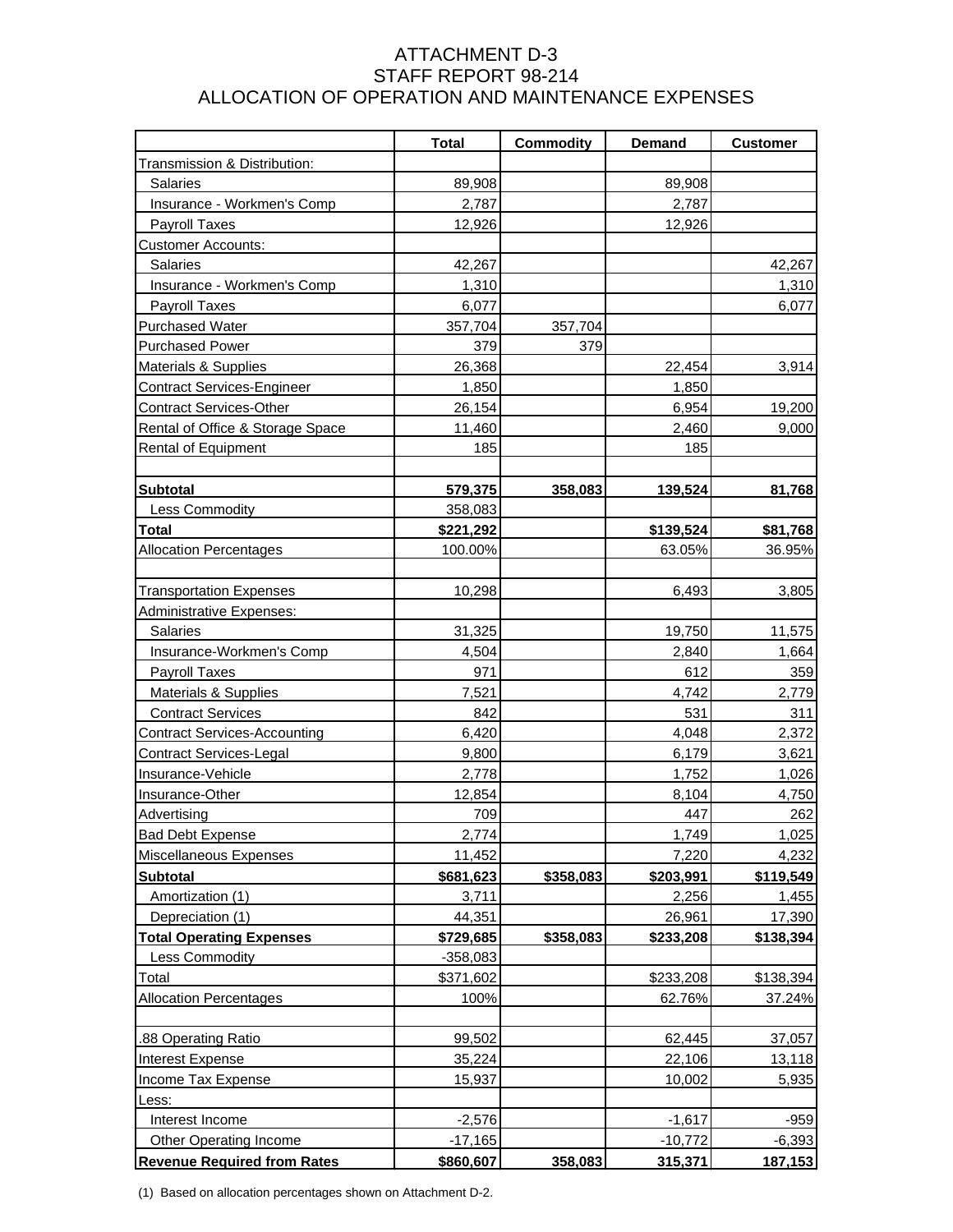## ATTACHMENT D-4 STAFF REPORT 98-214 CALCULATION OF RATES

|                                | <b>Total</b> | <b>First 2,000</b> | <b>Next 10,000</b> | Over 12,000 |
|--------------------------------|--------------|--------------------|--------------------|-------------|
| <b>Projected Gallons Sold</b>  | 181,107,200  | 52,278,500         | 90,101,600         | 38,727,100  |
| Percentage                     | 100.00%      | 28.87%             | 49.75%             | 21.38%      |
| <b>Weighted Demand Factor</b>  |              | 2.000              | 1.500              | 1.000       |
| <b>Weighted Demand Gallons</b> | 354,082,700  | 180,203,200        | 135, 152, 400      | 38,727,100  |
| Percentage                     | 100.00%      | 50.89%             | 38.17%             | 10.94%      |
| Allocation of Volumetric Costs |              |                    |                    |             |
| <b>Commodity Costs</b>         | 358,083      | 103,364            | 178,148            | 76,571      |
| <b>Demand Costs</b>            | 315,371      | 160,502            | 120,376            | 34,493      |
| <b>Customer Costs</b>          | 187,153      | 187,153            |                    |             |
| Revenue from Rates             | 860,607      | 451,019            | 298,524            | 111,064     |
| Projected Number of Bills      |              | 28,881             |                    |             |

| <b>Current</b>                          | <b>First 2,000</b> | <b>Next 10,000</b> | Over 12,000 |
|-----------------------------------------|--------------------|--------------------|-------------|
| Rates                                   | \$9.66             | \$4.13             | \$3.28      |
|                                         |                    |                    |             |
| <b>Spears' Requested Rates</b>          | \$13.41            | \$4.13             | \$3.28      |
| % Increase on Current Rates             | 38.82%             | 0.00%              | 0.00%       |
|                                         |                    |                    |             |
| <b>Cost of Service Calculated Rates</b> | \$15.62            | \$3.31             | \$2.87      |
| % Increase on Current Rates             | 61.66%             | $-19.78%$          | $-12.57%$   |
|                                         |                    |                    |             |
| <b>Staff Recommended Rates</b>          | \$12.52            | \$4.13             | \$3.28      |
| % Increase on Current Rates             | 29.61%             | $0.00\%$           | $0.00\%$    |
| % Decrease of Requested Rates           | $-6.64%$           | 0.00%              | 0.00%       |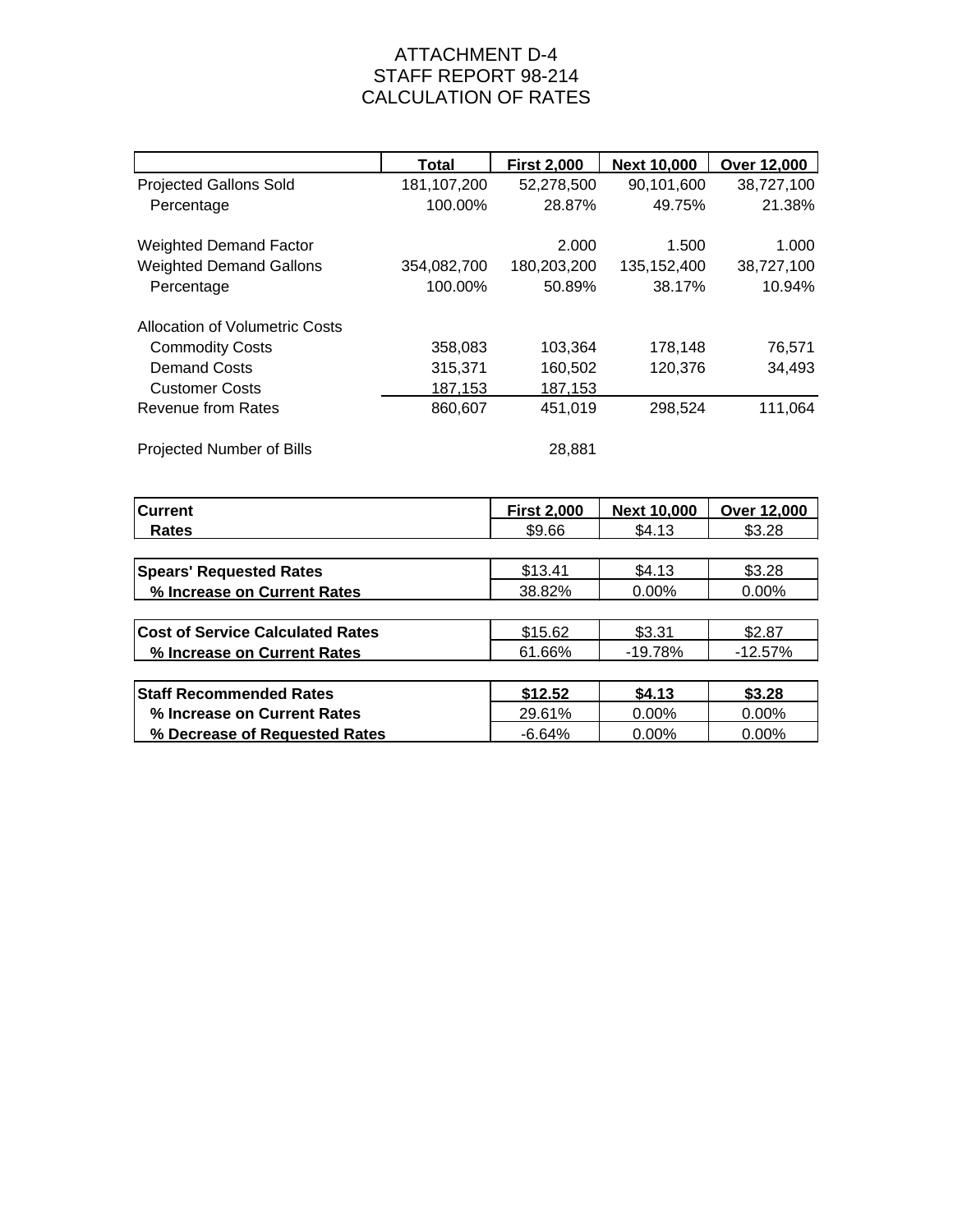# ATTACHMENT D-5 STAFF REPORT 98-214 VERIFICATION OF RATES

|             |        |         | <b>Bills</b> | <b>Gallons</b> | Rate  | Revenue    |
|-------------|--------|---------|--------------|----------------|-------|------------|
| First       | 2.000  | Gallons | 28.881       | 52.278.500     | 12.52 | 361.590.12 |
| <b>Next</b> | 10.000 | Gallons |              | 90.101.600     | 4.13  | 372.119.61 |
| Over        | 12.000 | Gallons |              | 38.727.100     | 3.28  | 127.024.89 |
|             |        |         |              | 181,107,200    |       | 860,734.62 |